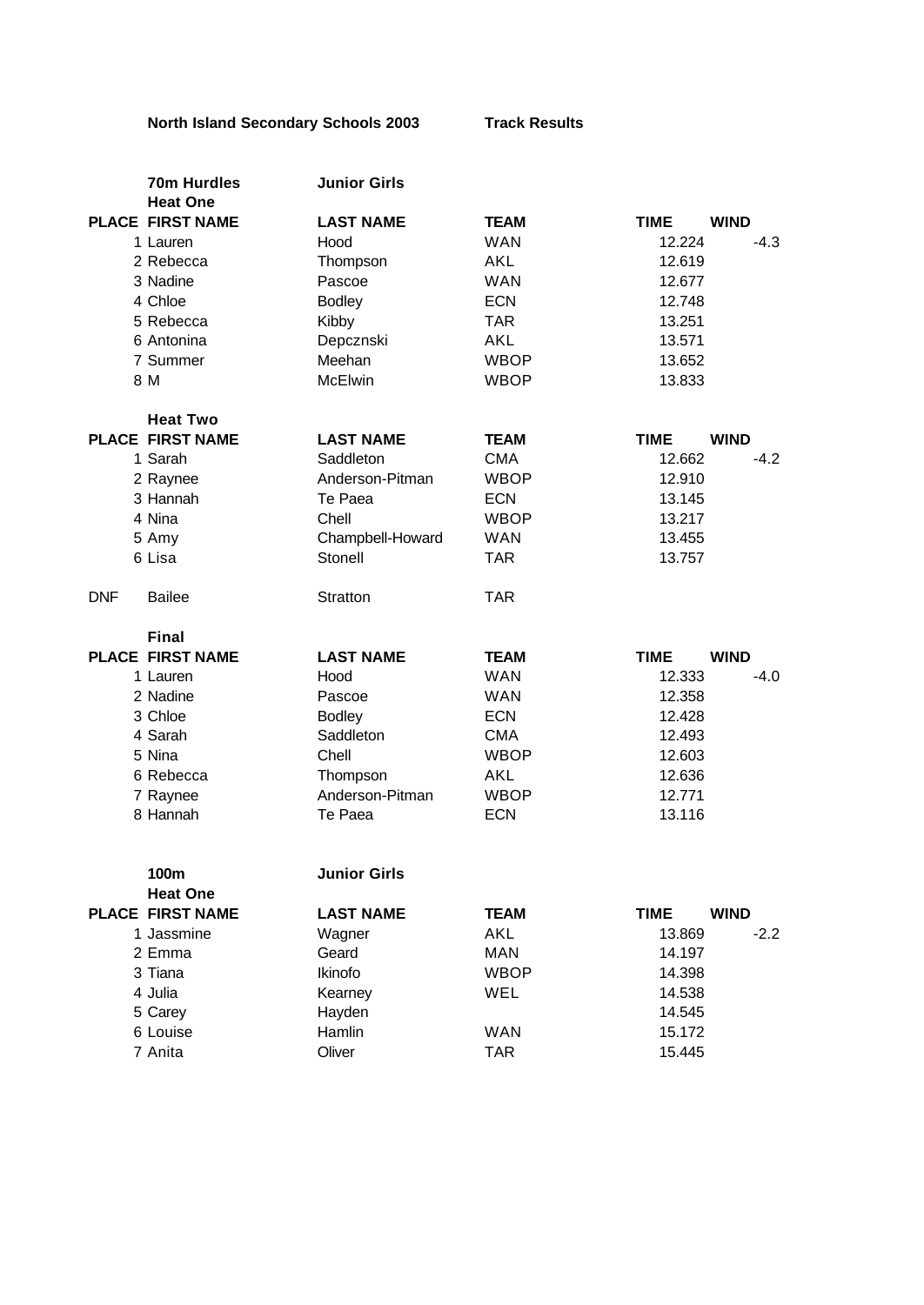| <b>Heat Two</b>         |                     |             |                            |             |
|-------------------------|---------------------|-------------|----------------------------|-------------|
| <b>PLACE FIRST NAME</b> | <b>LAST NAME</b>    | <b>TEAM</b> | <b>TIME</b><br><b>WIND</b> |             |
| 1 Ana                   | Ah Kuoi             | <b>AKL</b>  | 14.483                     | $-5.0$      |
| 2 Gillian               | Patterson           | <b>WBOP</b> | 14.592                     |             |
| 3 Natasha               | MacSwain            | <b>AKL</b>  | 14.605                     |             |
| 4 Shana                 | Porima              | <b>MAN</b>  | 14.633                     |             |
| 5 Chloe                 | <b>Bodley</b>       | <b>ECN</b>  | 14.737                     |             |
| 6 Rebecca               | Kibby               | <b>TAR</b>  | 14.966                     |             |
| 7 Jamie                 | Young               | <b>NTH</b>  | 14.991                     |             |
| 8 Emma                  | Hunter              | <b>CMA</b>  | 15.162                     |             |
| <b>Heat Three</b>       |                     |             |                            |             |
| <b>PLACE FIRST NAME</b> | <b>LAST NAME</b>    | <b>TEAM</b> | <b>TIME</b><br><b>WIND</b> |             |
| 1 Beth                  | Leadbitter          | <b>WEL</b>  | 13.929                     | $-3.8$      |
| 2 Lucy                  | Kaan                | <b>CMA</b>  | 14.180                     |             |
| 3 Carly                 | Lanham              | <b>WBOP</b> | 14.365                     |             |
| 4 Emma                  | Eliason             | <b>TAR</b>  | 14.389                     |             |
| 5 Kate                  | Teppett             | <b>MAN</b>  | 14.580                     |             |
| 6 Annika                | Tombleson           | <b>ECN</b>  | 14.685                     |             |
| <b>Final</b>            |                     |             |                            |             |
| <b>PLACE FIRST NAME</b> | <b>LAST NAME</b>    | <b>TEAM</b> | <b>TIME</b><br><b>WIND</b> |             |
| 1 Jassmine              | Wagner              | AKL         | 13.730                     | $-3.8$      |
| 2 Gillian               | Patterson           | <b>WBOP</b> | 13.950                     |             |
| 3 Ana                   | Ah Kuoi             | AKL         | 13.998                     |             |
| 4 Emma                  | Geard               | <b>MAN</b>  | 14.087                     |             |
| 5 Beth                  | Leadbetter          | WEL         | 14.099                     |             |
| 6 Carly                 | Lanhan              | <b>WBOP</b> | 14.144                     |             |
| 7 Lucy                  | Kaan                | <b>CMA</b>  | 14.268                     |             |
| 8 Emma                  | Eliason             | <b>MAN</b>  | 14.443                     |             |
| 200 <sub>m</sub>        | <b>Junior Girls</b> |             |                            |             |
| Heat 1                  |                     |             |                            |             |
| <b>PLACE FIRST NAME</b> | <b>LAST NAME</b>    | <b>TEAM</b> | <b>TIME</b>                | <b>WIND</b> |
| 1 Jenna                 | Erkkila             | <b>AKL</b>  | 26.561                     | 0.4         |
| 2 Jolene                | <b>Marks</b>        | <b>NTH</b>  | 26.902                     |             |
| 3 Jennifer              | Conner              | <b>NHB</b>  | 27.027                     |             |
| 4 Emma                  | Geard               | <b>MAN</b>  | 27.743                     |             |
| 5 Chole                 | <b>Bodley</b>       | <b>ECN</b>  | 28.598                     |             |
| 6 Annika                | Tombleson           | <b>ECN</b>  | 28.846                     |             |
| <b>Heat Two</b>         |                     |             |                            |             |
| <b>PLACE FIRST NAME</b> | <b>LAST NAME</b>    | <b>TEAM</b> | <b>WIND</b><br><b>TIME</b> |             |
| 1 Ashlee                | Gaby-Sutherland     | <b>WBOP</b> | 27.471                     | 0.0         |
| 2 Beth                  | Leadbitter          | WEL         | 27.621                     |             |
| 3 Keri                  | Hayden              | <b>WAN</b>  | 27.665                     |             |
| 4 Kate                  | Reyner              | <b>WBOP</b> | 28.526                     |             |
| 5 Nicola                | Speakman            | <b>ECN</b>  | 28.705                     |             |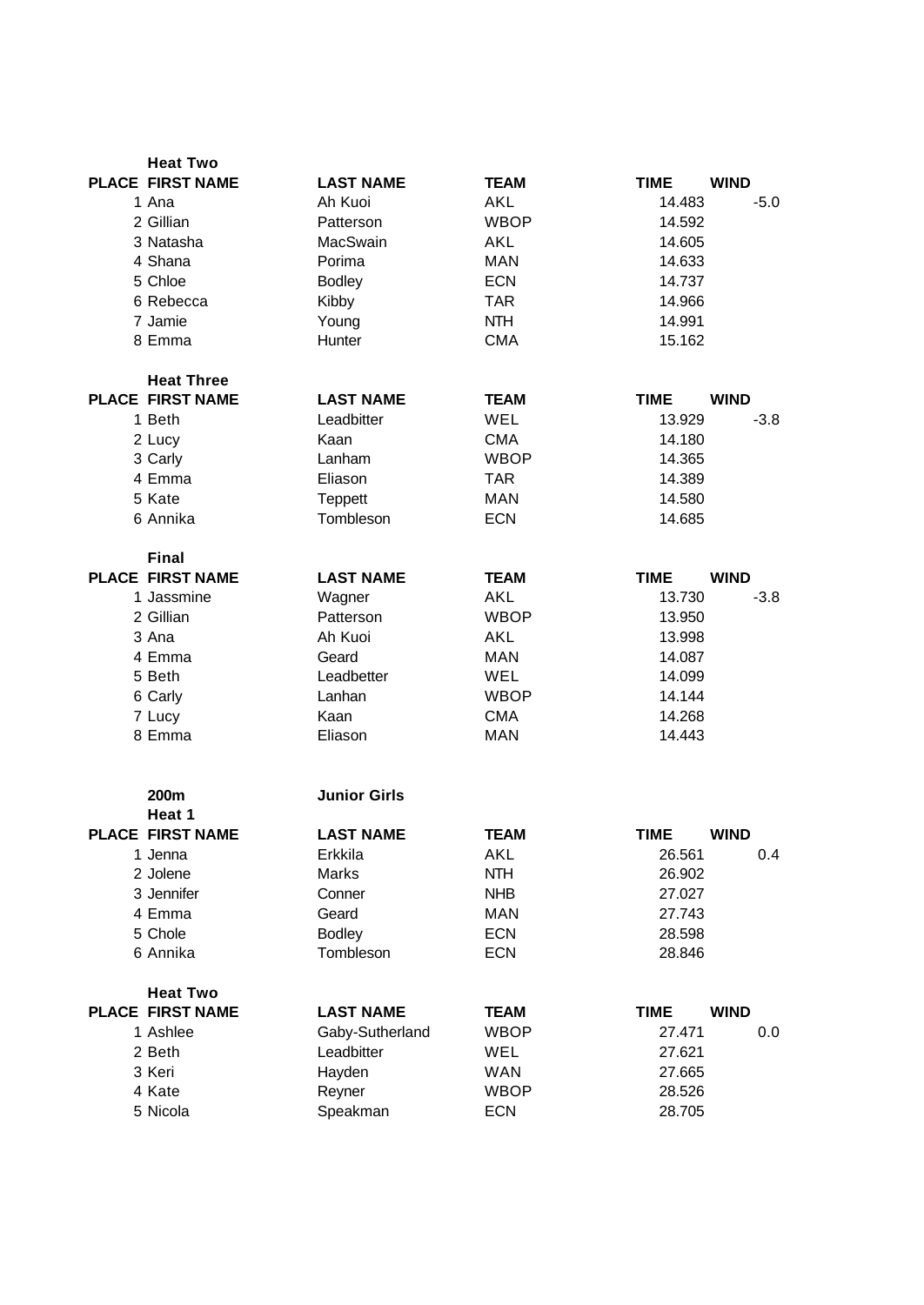| <b>Heat Three</b>       |                     |             |             |             |
|-------------------------|---------------------|-------------|-------------|-------------|
| <b>PLACE FIRST NAME</b> | <b>LAST NAME</b>    | <b>TEAM</b> | <b>TIME</b> | <b>WIND</b> |
| 1 Julie                 | Kearney             | WEL         | 27.646      | $-0.8$      |
| 2 Emma                  | Hunter              | <b>CMA</b>  | 27.726      |             |
| 3 Shana                 | Porima              | <b>MAN</b>  | 27.890      |             |
| 4 Emma                  | Eliason             | <b>TAR</b>  | 28.331      |             |
| 5 Natasha               | Clark               | <b>NHB</b>  | 28.731      |             |
| 6 Lauren                | Hood                | <b>WAN</b>  | 29.035      |             |
| <b>Heat Four</b>        |                     |             |             |             |
| <b>PLACE FIRST NAME</b> | <b>LAST NAME</b>    | <b>TEAM</b> | <b>TIME</b> | <b>WIND</b> |
| 1 Gillian               | Patterson           | <b>WBOP</b> | 27.033      | $-0.6$      |
| 2 Ana                   | Ah Koi              | AKL         | 27.084      |             |
| 3 Natasha               | MacSwain            | <b>AKL</b>  | 27.465      |             |
| 4 Lucy                  | Kaan                | <b>CMA</b>  | 28.302      |             |
| 5 Meghan                | Clark               | <b>MAN</b>  | 28.842      |             |
| 6 Lorraine              | Cole                | <b>WAN</b>  | 29.662      |             |
| <b>Final</b>            |                     |             |             |             |
| <b>PLACE FIRST NAME</b> | <b>LAST NAME</b>    | <b>TEAM</b> | <b>TIME</b> | <b>WIND</b> |
| 1 Jenna                 | Erkkila             | <b>AKL</b>  | 26.968      | $-3.3$      |
| 2 Gillian               | Patterson           | <b>WBOP</b> | 27.174      |             |
| 3 Jolene                | Marks               | <b>NTH</b>  | 27.186      |             |
| 4 Ana                   | Ah Kuoi             | AKL         | 27.552      |             |
| 5 Natasha               | MacSwain            | <b>AKL</b>  | 27.658      |             |
| 6 Jennifer              | Conner              | <b>NHB</b>  | 27.989      |             |
| 7 Ashlee                | Gaby-Sutherland     | <b>WBOP</b> | 28.154      |             |
| 8 Julie                 | Kearney             | WEL         | 28.732      |             |
| 300m                    | <b>Junior Girls</b> |             |             |             |
| <b>Heat One</b>         |                     |             |             |             |
| <b>PLACE FIRST NAME</b> | <b>LAST NAME</b>    | <b>TEAM</b> | <b>TIME</b> |             |
| 1 Jenna                 | Erkkila             | <b>AKL</b>  | 44.016      |             |
| 2 Monica                | Davis               | <b>AKL</b>  | 44.231      |             |
| 3 Ashlee                | Gaby-Sutherland     | <b>WBOP</b> | 44.659      |             |
| 4 Stephanie             | Ingle               | <b>CMA</b>  | 44.964      |             |
| 5 Lauren                | Fayen               | WEL         | 46.001      |             |
| <b>Heat Two</b>         |                     |             |             |             |
| <b>PLACE FIRST NAME</b> | <b>LAST NAME</b>    | <b>TEAM</b> | <b>TIME</b> |             |
| 1 Sarah                 | Tatton              | <b>WAN</b>  | 44.924      |             |
| 2 Ashleigh              | McEnaney            | <b>NHB</b>  | 45.723      |             |
| 3 Bianca                | Lawrie              | <b>WBOP</b> | 45.794      |             |
| 4 Katie                 | <b>McGall</b>       | <b>CMA</b>  | 46.759      |             |
| 5 Suzanna               | Garratt             | <b>WBOP</b> | 47.757      |             |
| 6 Hurianna              | Taylor              | <b>TAR</b>  | 48.094      |             |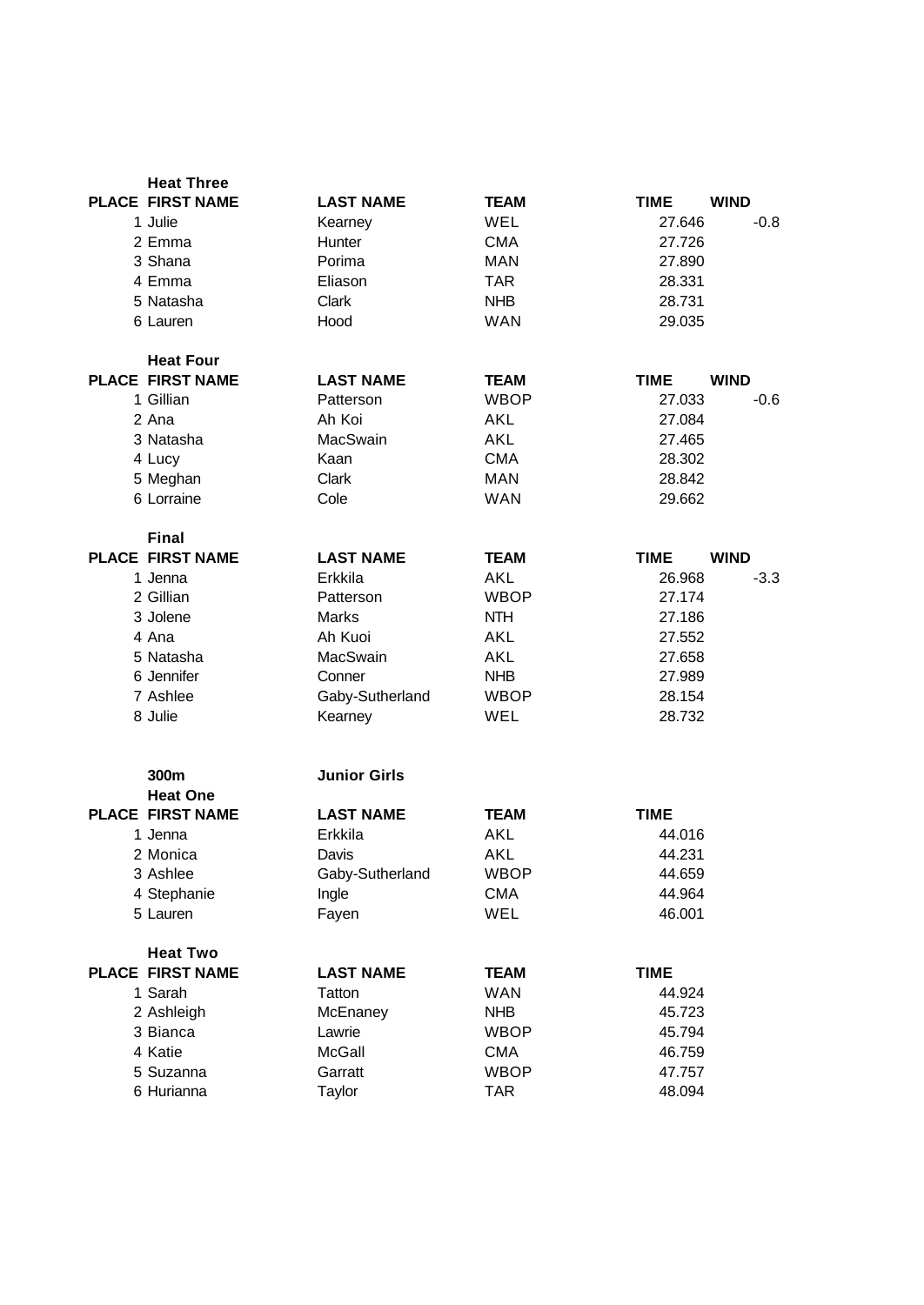| <b>Heat Three</b>       |                      |                        |                        |
|-------------------------|----------------------|------------------------|------------------------|
| <b>PLACE FIRST NAME</b> | <b>LAST NAME</b>     | <b>TEAM</b>            | <b>TIME</b>            |
| 1 Jolene                | Marks                | <b>NTH</b>             | 43.221                 |
| 2 Andrea                | Koenen               | AKL                    | 43.755                 |
| 3 Jennifer              | Conner               | <b>NHB</b>             | 44.100                 |
| 4 Hayley                | Giddens              | <b>WAN</b>             | 44.706                 |
| 5 Meghan                | Clark                | <b>MAN</b>             | 45.648                 |
| 6 Nicole                | Herbet               | <b>TAR</b>             | 45.920                 |
| <b>Final</b>            | (Hand Times)         |                        |                        |
| <b>PLACE FIRST NAME</b> | <b>LAST NAME</b>     | <b>TEAM</b>            | <b>TIME</b>            |
| 1 Jolene                | Marks                | <b>NTH</b>             | 41.720                 |
| 2 Jenna                 | Erkkila              | AKL                    | 41.790                 |
| 3 Monica                | Davis                | AKL                    | 43.030                 |
| 4 Jennifer              | Conner               | <b>NHB</b>             | 43.160                 |
| 5 Sarah                 | Tatton               | <b>WAN</b>             | 43.820                 |
| 6 Andrea                | Koenen               | AKL                    | 43.970                 |
| 7 Ashlee                | Gaby-Sutherland      | <b>WBOP</b>            | 45.500                 |
| 8 Ashleigh              | McEnaney             | <b>NHB</b>             | 45.800                 |
|                         |                      |                        |                        |
| 800m                    | <b>Junior Girls</b>  |                        |                        |
| <b>Heat One</b>         |                      |                        |                        |
|                         |                      |                        |                        |
| <b>PLACE FIRST NAME</b> | <b>LAST NAME</b>     | <b>TEAM</b>            | <b>TIME</b>            |
| 1 Sarah                 | <b>Brooke</b>        | <b>MAN</b>             | 02:25.422              |
| 2 Courtney              | Stevenson            | <b>TAR</b>             | 02:25.926              |
| 3 Biance                | Lawrie               | <b>WBOP</b>            | 02:25.932              |
| 4 Sarah                 | Tatton               | WAN- Share Lane 1      | 02:25.950              |
| 5 Katie                 | McGall               | <b>CMA</b>             | 02:27.156              |
| 6 Nicola                | Speakman             | <b>ECN- Share Lane</b> | 02:29.243              |
| 7 Haley                 | Green                | WEL                    | 02:29.982              |
| 8 Alice                 | Feslier-Holmes       | WEL                    | 02:30.030              |
| 9 Emma                  | Kersey               | WBOP- Share Lane 7     | 02:31.564              |
| 10 Anna                 | <b>Bruce</b>         | NTH-Share Lane 7       | 02:32.425              |
| <b>Heat Two</b>         |                      |                        |                        |
| <b>PLACE FIRST NAME</b> | <b>LAST NAME</b>     | <b>TEAM</b>            | <b>TIME</b>            |
| 1 Hannah                | <b>Barker</b>        | <b>WBOP</b>            | 02:27.978              |
| 2 Ashleigh              | McEnaney             | <b>NHB</b>             | 02:28.002              |
| 3 Melanie               | Cleland              | WEL                    | 02:28.060              |
| 4 Petra                 | Wood                 | CMA-Share Lane 8       | 02:28.664              |
| 5 Kate                  | <b>Nicholas</b>      | <b>TAR</b>             | 02:34.705              |
| 6 Lauren                | Fayen                | <b>WEL</b>             | 02:36.283              |
| 7 Nicole                | Mace                 | <b>TAR</b>             | 02:38.702              |
| 8 Charlotte<br>9 Simone | Harrison<br>Ackerman | <b>NTH</b>             | 02:39.410<br>02:42.839 |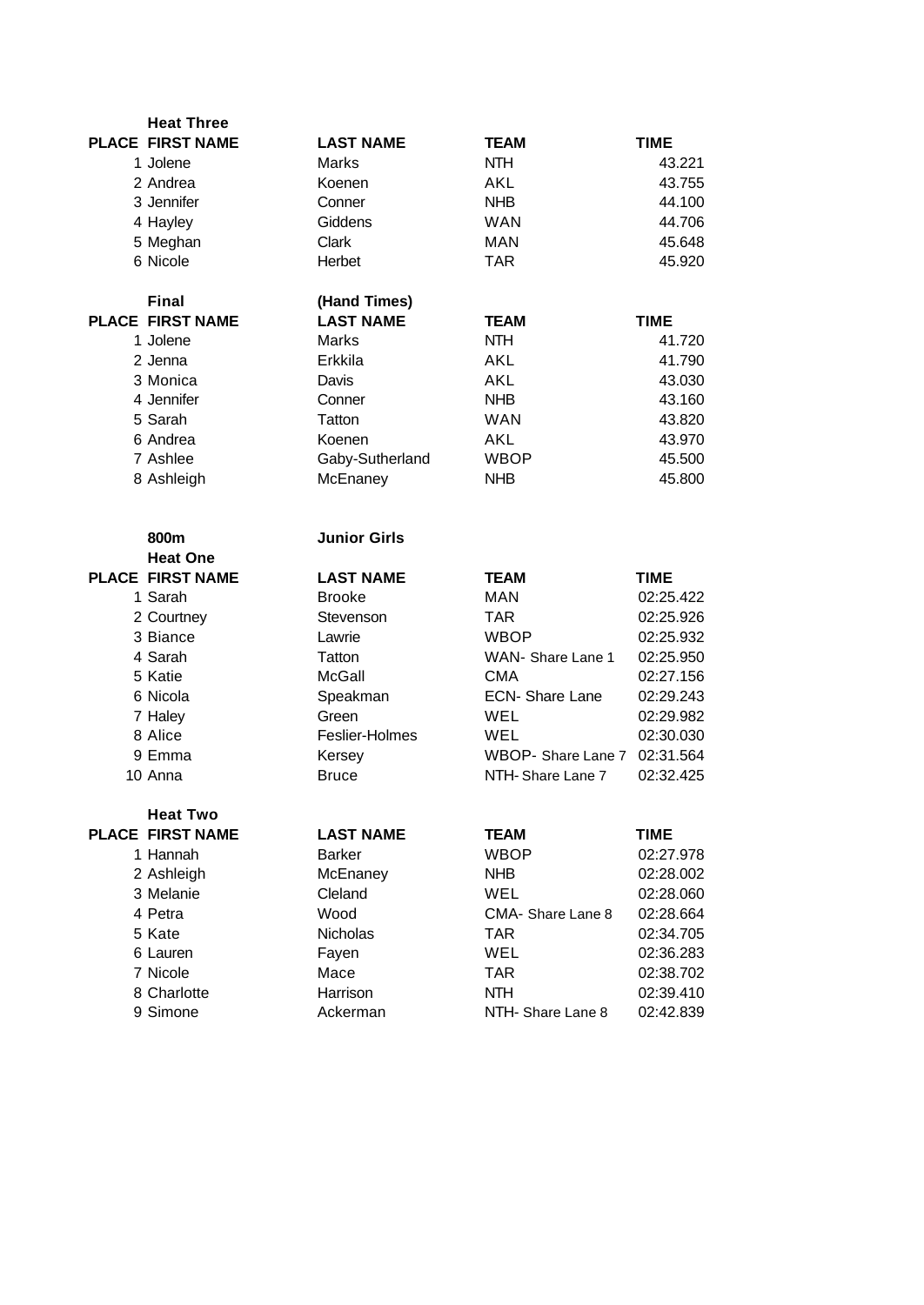| <b>PLACE FIRST NAME</b><br><b>LAST NAME</b><br><b>TIME</b><br>TEAM<br>1 Mel<br>Cleland<br>WEL<br>02:22.869<br>2 Bianca<br>Lawrie<br>WAI<br>02:23.141<br>3 Sarah<br>Tatton<br><b>WAN</b><br>02:24.141<br>4 Hannah<br><b>Barker</b><br><b>WAI</b><br>02:24.907<br><b>NTH</b><br>5 Ashleigh<br>McEnaney<br>02:25.565<br><b>MAN</b><br>6 Sarah<br><b>Brooks</b><br>02:28.947<br>7 Courtney<br><b>TAR</b><br>25:31.563<br>Stevenson<br>02:31.620<br>8 Katie<br><b>McGall</b><br><b>CMA</b><br>1500m Final<br><b>Junior Girls</b><br><b>PLACE FIRST NAME</b><br><b>LAST NAME</b><br><b>TIME</b><br>TEAM<br>1 Melanie<br>Cleland<br>WEL<br>04:49.773<br><b>TAR</b><br>04:55.749<br>2 Courtney<br>Stevenson<br>3 Hayley<br>WEL<br>04:57.041<br>Green<br>4 Alice<br>Feslier-Holmes<br>WEL<br>04:59.562<br>5 Hannah<br><b>Barker</b><br><b>WBOP</b><br>05:01.296<br>6 Petra<br>Wood<br><b>CMA</b><br>05:05.300<br>7 I<br>O'Donnell<br><b>WBOP</b><br>05:12.583<br>8 Hannah<br>Dunlop<br><b>MAN</b><br>05:12.968<br>9 Charlotte<br>Forster<br>AKL<br>05:14.684<br><b>CMA</b><br>10 Maria<br><b>Melchers</b><br>05:15.354<br>11 Emmah<br>Ussher<br><b>TAR</b><br>05:15.487<br>12 Sarah<br>McSweeny<br><b>WBOP</b><br>05:15.852<br>13 Anna<br><b>NTH</b><br>05:18.734<br><b>Bruce</b><br>14 Charlotte<br>Harrison<br><b>NTH</b><br>05:26.339<br>15 Simone<br>Ackerman<br><b>NTH</b><br>05:26.428<br><b>WAR</b><br>16 Chelsea<br>Macklin<br>05:39.544<br><b>Junior Girls</b><br>3,000m Final<br><b>PLACE FIRST NAME</b><br><b>LAST NAME</b><br><b>TEAM</b><br><b>TIME</b><br>1 Maria<br><b>Melchers</b><br><b>CMA</b><br>11:10.611<br>Huitema<br>11:14.131<br>2 Ria<br>WBOP<br>Ussher<br><b>TAR</b><br>11:23.550<br>3 Emmah<br><b>MAN</b><br>4 Hannah<br>11:37.414<br>Dunlop<br>5 Charlotte<br>Forster<br><b>AKL</b><br>11.37.559<br>6 Katy<br>Pottinger<br><b>WBOP</b><br>11:38.987<br>7 Kimberley<br>McKay<br>12:37.110<br><b>WBOP</b><br><b>Junior Girls</b><br>4x100m Relay<br><b>Heat One</b><br><b>PLACE TEAM</b><br><b>TIME</b><br>1 Auckland<br>52.571 | <b>Final</b> |        |  |  |
|--------------------------------------------------------------------------------------------------------------------------------------------------------------------------------------------------------------------------------------------------------------------------------------------------------------------------------------------------------------------------------------------------------------------------------------------------------------------------------------------------------------------------------------------------------------------------------------------------------------------------------------------------------------------------------------------------------------------------------------------------------------------------------------------------------------------------------------------------------------------------------------------------------------------------------------------------------------------------------------------------------------------------------------------------------------------------------------------------------------------------------------------------------------------------------------------------------------------------------------------------------------------------------------------------------------------------------------------------------------------------------------------------------------------------------------------------------------------------------------------------------------------------------------------------------------------------------------------------------------------------------------------------------------------------------------------------------------------------------------------------------------------------------------------------------------------------------------------------------------------------------------------------------------------------------------------------------------------------------------------------------------------------------------------------|--------------|--------|--|--|
|                                                                                                                                                                                                                                                                                                                                                                                                                                                                                                                                                                                                                                                                                                                                                                                                                                                                                                                                                                                                                                                                                                                                                                                                                                                                                                                                                                                                                                                                                                                                                                                                                                                                                                                                                                                                                                                                                                                                                                                                                                                  |              |        |  |  |
|                                                                                                                                                                                                                                                                                                                                                                                                                                                                                                                                                                                                                                                                                                                                                                                                                                                                                                                                                                                                                                                                                                                                                                                                                                                                                                                                                                                                                                                                                                                                                                                                                                                                                                                                                                                                                                                                                                                                                                                                                                                  |              |        |  |  |
|                                                                                                                                                                                                                                                                                                                                                                                                                                                                                                                                                                                                                                                                                                                                                                                                                                                                                                                                                                                                                                                                                                                                                                                                                                                                                                                                                                                                                                                                                                                                                                                                                                                                                                                                                                                                                                                                                                                                                                                                                                                  |              |        |  |  |
|                                                                                                                                                                                                                                                                                                                                                                                                                                                                                                                                                                                                                                                                                                                                                                                                                                                                                                                                                                                                                                                                                                                                                                                                                                                                                                                                                                                                                                                                                                                                                                                                                                                                                                                                                                                                                                                                                                                                                                                                                                                  |              |        |  |  |
|                                                                                                                                                                                                                                                                                                                                                                                                                                                                                                                                                                                                                                                                                                                                                                                                                                                                                                                                                                                                                                                                                                                                                                                                                                                                                                                                                                                                                                                                                                                                                                                                                                                                                                                                                                                                                                                                                                                                                                                                                                                  |              |        |  |  |
|                                                                                                                                                                                                                                                                                                                                                                                                                                                                                                                                                                                                                                                                                                                                                                                                                                                                                                                                                                                                                                                                                                                                                                                                                                                                                                                                                                                                                                                                                                                                                                                                                                                                                                                                                                                                                                                                                                                                                                                                                                                  |              |        |  |  |
|                                                                                                                                                                                                                                                                                                                                                                                                                                                                                                                                                                                                                                                                                                                                                                                                                                                                                                                                                                                                                                                                                                                                                                                                                                                                                                                                                                                                                                                                                                                                                                                                                                                                                                                                                                                                                                                                                                                                                                                                                                                  |              |        |  |  |
|                                                                                                                                                                                                                                                                                                                                                                                                                                                                                                                                                                                                                                                                                                                                                                                                                                                                                                                                                                                                                                                                                                                                                                                                                                                                                                                                                                                                                                                                                                                                                                                                                                                                                                                                                                                                                                                                                                                                                                                                                                                  |              |        |  |  |
|                                                                                                                                                                                                                                                                                                                                                                                                                                                                                                                                                                                                                                                                                                                                                                                                                                                                                                                                                                                                                                                                                                                                                                                                                                                                                                                                                                                                                                                                                                                                                                                                                                                                                                                                                                                                                                                                                                                                                                                                                                                  |              |        |  |  |
|                                                                                                                                                                                                                                                                                                                                                                                                                                                                                                                                                                                                                                                                                                                                                                                                                                                                                                                                                                                                                                                                                                                                                                                                                                                                                                                                                                                                                                                                                                                                                                                                                                                                                                                                                                                                                                                                                                                                                                                                                                                  |              |        |  |  |
|                                                                                                                                                                                                                                                                                                                                                                                                                                                                                                                                                                                                                                                                                                                                                                                                                                                                                                                                                                                                                                                                                                                                                                                                                                                                                                                                                                                                                                                                                                                                                                                                                                                                                                                                                                                                                                                                                                                                                                                                                                                  |              |        |  |  |
|                                                                                                                                                                                                                                                                                                                                                                                                                                                                                                                                                                                                                                                                                                                                                                                                                                                                                                                                                                                                                                                                                                                                                                                                                                                                                                                                                                                                                                                                                                                                                                                                                                                                                                                                                                                                                                                                                                                                                                                                                                                  |              |        |  |  |
|                                                                                                                                                                                                                                                                                                                                                                                                                                                                                                                                                                                                                                                                                                                                                                                                                                                                                                                                                                                                                                                                                                                                                                                                                                                                                                                                                                                                                                                                                                                                                                                                                                                                                                                                                                                                                                                                                                                                                                                                                                                  |              |        |  |  |
|                                                                                                                                                                                                                                                                                                                                                                                                                                                                                                                                                                                                                                                                                                                                                                                                                                                                                                                                                                                                                                                                                                                                                                                                                                                                                                                                                                                                                                                                                                                                                                                                                                                                                                                                                                                                                                                                                                                                                                                                                                                  |              |        |  |  |
|                                                                                                                                                                                                                                                                                                                                                                                                                                                                                                                                                                                                                                                                                                                                                                                                                                                                                                                                                                                                                                                                                                                                                                                                                                                                                                                                                                                                                                                                                                                                                                                                                                                                                                                                                                                                                                                                                                                                                                                                                                                  |              |        |  |  |
|                                                                                                                                                                                                                                                                                                                                                                                                                                                                                                                                                                                                                                                                                                                                                                                                                                                                                                                                                                                                                                                                                                                                                                                                                                                                                                                                                                                                                                                                                                                                                                                                                                                                                                                                                                                                                                                                                                                                                                                                                                                  |              |        |  |  |
|                                                                                                                                                                                                                                                                                                                                                                                                                                                                                                                                                                                                                                                                                                                                                                                                                                                                                                                                                                                                                                                                                                                                                                                                                                                                                                                                                                                                                                                                                                                                                                                                                                                                                                                                                                                                                                                                                                                                                                                                                                                  |              |        |  |  |
|                                                                                                                                                                                                                                                                                                                                                                                                                                                                                                                                                                                                                                                                                                                                                                                                                                                                                                                                                                                                                                                                                                                                                                                                                                                                                                                                                                                                                                                                                                                                                                                                                                                                                                                                                                                                                                                                                                                                                                                                                                                  |              |        |  |  |
|                                                                                                                                                                                                                                                                                                                                                                                                                                                                                                                                                                                                                                                                                                                                                                                                                                                                                                                                                                                                                                                                                                                                                                                                                                                                                                                                                                                                                                                                                                                                                                                                                                                                                                                                                                                                                                                                                                                                                                                                                                                  |              |        |  |  |
|                                                                                                                                                                                                                                                                                                                                                                                                                                                                                                                                                                                                                                                                                                                                                                                                                                                                                                                                                                                                                                                                                                                                                                                                                                                                                                                                                                                                                                                                                                                                                                                                                                                                                                                                                                                                                                                                                                                                                                                                                                                  |              |        |  |  |
|                                                                                                                                                                                                                                                                                                                                                                                                                                                                                                                                                                                                                                                                                                                                                                                                                                                                                                                                                                                                                                                                                                                                                                                                                                                                                                                                                                                                                                                                                                                                                                                                                                                                                                                                                                                                                                                                                                                                                                                                                                                  |              |        |  |  |
|                                                                                                                                                                                                                                                                                                                                                                                                                                                                                                                                                                                                                                                                                                                                                                                                                                                                                                                                                                                                                                                                                                                                                                                                                                                                                                                                                                                                                                                                                                                                                                                                                                                                                                                                                                                                                                                                                                                                                                                                                                                  |              |        |  |  |
|                                                                                                                                                                                                                                                                                                                                                                                                                                                                                                                                                                                                                                                                                                                                                                                                                                                                                                                                                                                                                                                                                                                                                                                                                                                                                                                                                                                                                                                                                                                                                                                                                                                                                                                                                                                                                                                                                                                                                                                                                                                  |              |        |  |  |
|                                                                                                                                                                                                                                                                                                                                                                                                                                                                                                                                                                                                                                                                                                                                                                                                                                                                                                                                                                                                                                                                                                                                                                                                                                                                                                                                                                                                                                                                                                                                                                                                                                                                                                                                                                                                                                                                                                                                                                                                                                                  |              |        |  |  |
|                                                                                                                                                                                                                                                                                                                                                                                                                                                                                                                                                                                                                                                                                                                                                                                                                                                                                                                                                                                                                                                                                                                                                                                                                                                                                                                                                                                                                                                                                                                                                                                                                                                                                                                                                                                                                                                                                                                                                                                                                                                  |              |        |  |  |
|                                                                                                                                                                                                                                                                                                                                                                                                                                                                                                                                                                                                                                                                                                                                                                                                                                                                                                                                                                                                                                                                                                                                                                                                                                                                                                                                                                                                                                                                                                                                                                                                                                                                                                                                                                                                                                                                                                                                                                                                                                                  |              |        |  |  |
|                                                                                                                                                                                                                                                                                                                                                                                                                                                                                                                                                                                                                                                                                                                                                                                                                                                                                                                                                                                                                                                                                                                                                                                                                                                                                                                                                                                                                                                                                                                                                                                                                                                                                                                                                                                                                                                                                                                                                                                                                                                  |              |        |  |  |
|                                                                                                                                                                                                                                                                                                                                                                                                                                                                                                                                                                                                                                                                                                                                                                                                                                                                                                                                                                                                                                                                                                                                                                                                                                                                                                                                                                                                                                                                                                                                                                                                                                                                                                                                                                                                                                                                                                                                                                                                                                                  |              |        |  |  |
|                                                                                                                                                                                                                                                                                                                                                                                                                                                                                                                                                                                                                                                                                                                                                                                                                                                                                                                                                                                                                                                                                                                                                                                                                                                                                                                                                                                                                                                                                                                                                                                                                                                                                                                                                                                                                                                                                                                                                                                                                                                  |              |        |  |  |
|                                                                                                                                                                                                                                                                                                                                                                                                                                                                                                                                                                                                                                                                                                                                                                                                                                                                                                                                                                                                                                                                                                                                                                                                                                                                                                                                                                                                                                                                                                                                                                                                                                                                                                                                                                                                                                                                                                                                                                                                                                                  |              |        |  |  |
|                                                                                                                                                                                                                                                                                                                                                                                                                                                                                                                                                                                                                                                                                                                                                                                                                                                                                                                                                                                                                                                                                                                                                                                                                                                                                                                                                                                                                                                                                                                                                                                                                                                                                                                                                                                                                                                                                                                                                                                                                                                  |              |        |  |  |
|                                                                                                                                                                                                                                                                                                                                                                                                                                                                                                                                                                                                                                                                                                                                                                                                                                                                                                                                                                                                                                                                                                                                                                                                                                                                                                                                                                                                                                                                                                                                                                                                                                                                                                                                                                                                                                                                                                                                                                                                                                                  |              |        |  |  |
|                                                                                                                                                                                                                                                                                                                                                                                                                                                                                                                                                                                                                                                                                                                                                                                                                                                                                                                                                                                                                                                                                                                                                                                                                                                                                                                                                                                                                                                                                                                                                                                                                                                                                                                                                                                                                                                                                                                                                                                                                                                  |              |        |  |  |
|                                                                                                                                                                                                                                                                                                                                                                                                                                                                                                                                                                                                                                                                                                                                                                                                                                                                                                                                                                                                                                                                                                                                                                                                                                                                                                                                                                                                                                                                                                                                                                                                                                                                                                                                                                                                                                                                                                                                                                                                                                                  |              |        |  |  |
|                                                                                                                                                                                                                                                                                                                                                                                                                                                                                                                                                                                                                                                                                                                                                                                                                                                                                                                                                                                                                                                                                                                                                                                                                                                                                                                                                                                                                                                                                                                                                                                                                                                                                                                                                                                                                                                                                                                                                                                                                                                  |              |        |  |  |
|                                                                                                                                                                                                                                                                                                                                                                                                                                                                                                                                                                                                                                                                                                                                                                                                                                                                                                                                                                                                                                                                                                                                                                                                                                                                                                                                                                                                                                                                                                                                                                                                                                                                                                                                                                                                                                                                                                                                                                                                                                                  |              |        |  |  |
|                                                                                                                                                                                                                                                                                                                                                                                                                                                                                                                                                                                                                                                                                                                                                                                                                                                                                                                                                                                                                                                                                                                                                                                                                                                                                                                                                                                                                                                                                                                                                                                                                                                                                                                                                                                                                                                                                                                                                                                                                                                  |              |        |  |  |
|                                                                                                                                                                                                                                                                                                                                                                                                                                                                                                                                                                                                                                                                                                                                                                                                                                                                                                                                                                                                                                                                                                                                                                                                                                                                                                                                                                                                                                                                                                                                                                                                                                                                                                                                                                                                                                                                                                                                                                                                                                                  |              |        |  |  |
|                                                                                                                                                                                                                                                                                                                                                                                                                                                                                                                                                                                                                                                                                                                                                                                                                                                                                                                                                                                                                                                                                                                                                                                                                                                                                                                                                                                                                                                                                                                                                                                                                                                                                                                                                                                                                                                                                                                                                                                                                                                  |              |        |  |  |
|                                                                                                                                                                                                                                                                                                                                                                                                                                                                                                                                                                                                                                                                                                                                                                                                                                                                                                                                                                                                                                                                                                                                                                                                                                                                                                                                                                                                                                                                                                                                                                                                                                                                                                                                                                                                                                                                                                                                                                                                                                                  |              |        |  |  |
|                                                                                                                                                                                                                                                                                                                                                                                                                                                                                                                                                                                                                                                                                                                                                                                                                                                                                                                                                                                                                                                                                                                                                                                                                                                                                                                                                                                                                                                                                                                                                                                                                                                                                                                                                                                                                                                                                                                                                                                                                                                  | 2 Northland  | 54.571 |  |  |
| 3 Taranaki<br>54.715                                                                                                                                                                                                                                                                                                                                                                                                                                                                                                                                                                                                                                                                                                                                                                                                                                                                                                                                                                                                                                                                                                                                                                                                                                                                                                                                                                                                                                                                                                                                                                                                                                                                                                                                                                                                                                                                                                                                                                                                                             |              |        |  |  |

Wanganui 57.197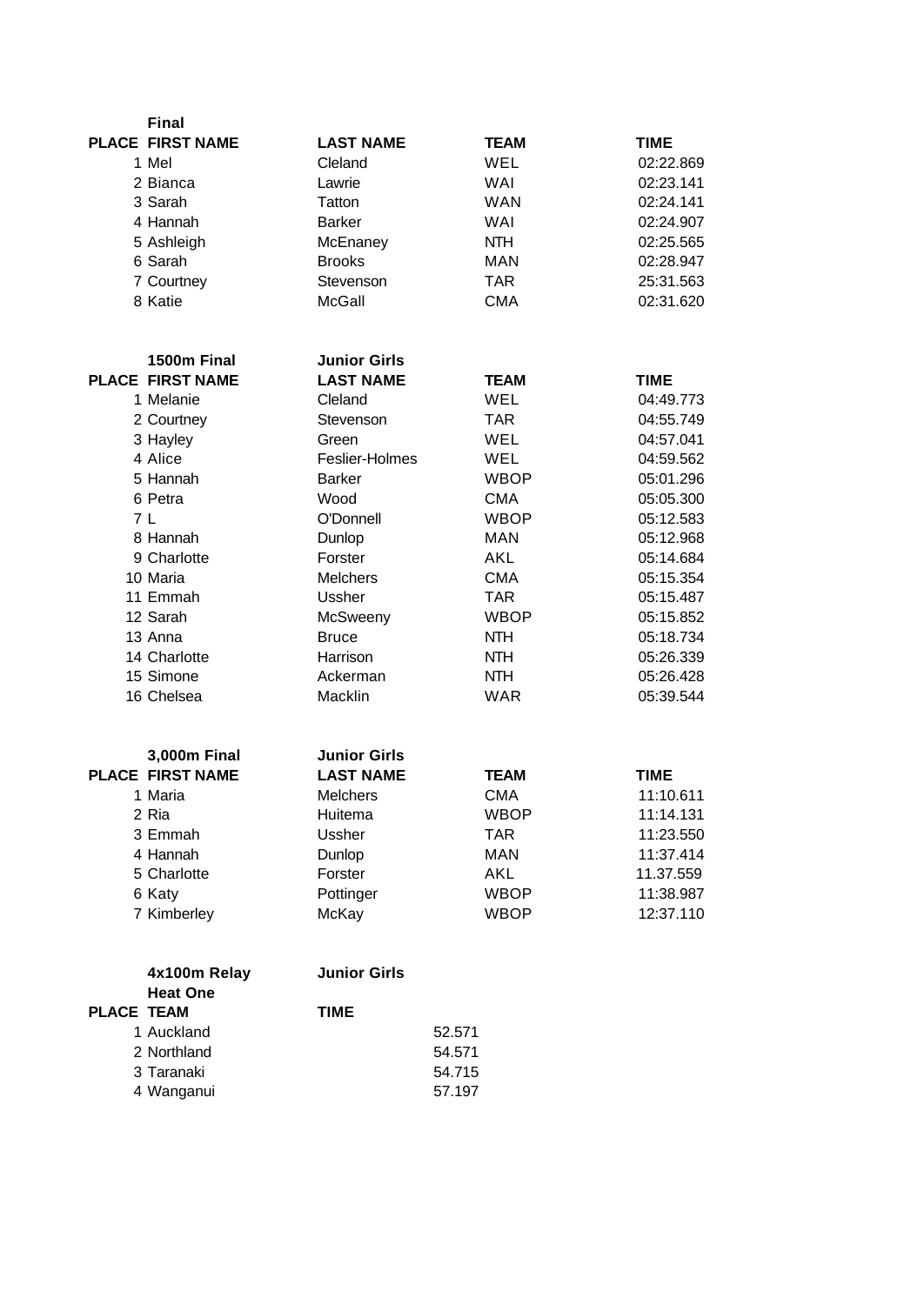|                   | <b>Heat Two</b>    |             |        |
|-------------------|--------------------|-------------|--------|
| <b>PLACE TEAM</b> |                    | <b>TIME</b> |        |
|                   | 1 WBOP             |             | 53.064 |
|                   | 2 Manawatu         |             | 53.982 |
|                   | 3 Wellington       |             | 54.200 |
|                   | 4 Counties-Manakau |             | 54.735 |
|                   | 5 ECN              |             | 55.025 |

**Final**

| <b>PLACE TEAM</b> |                           | TIME |       |
|-------------------|---------------------------|------|-------|
|                   | 1 Auckland                |      | 52.57 |
|                   | 2 Waikato/Bay Of Plenty   |      | 53.06 |
|                   | 3 Manawatu                |      | 53.98 |
|                   | 4 Wellington              |      | 54.20 |
|                   | 5 Counties Manukau        |      | 54.73 |
|                   | 6 Northland               |      | 54.91 |
|                   | 7 East Coast North Island |      | 55.02 |
|                   | 8 Taranaki                |      | 56.71 |
|                   | 9 Wanganui                |      | 57.19 |
|                   |                           |      |       |

| 80m Hurdles<br><b>Heat One</b> | <b>Intermediate Girls</b> |             |             |             |
|--------------------------------|---------------------------|-------------|-------------|-------------|
| <b>PLACE FIRST NAME</b>        | <b>LAST NAME</b>          | TEAM        | <b>TIME</b> | <b>WIND</b> |
| 1 Jessica                      | Penny                     | WEL         | 13.577      | $-4.2$      |
| 2 Melissa                      | Pittman                   | AKL         | 13.814      |             |
| 3 Katherine                    | Olson                     | WBOP        | 13.957      |             |
| 4 Rochelle                     | Coster                    | AKL         | 14.077      |             |
| 5 Emma                         | Thomas                    | WBOP        | 14.324      |             |
| 6 Kate                         | Richardson                | WAN         | 14.665      |             |
| 7 Deborah                      | <b>Edwards</b>            | <b>ECN</b>  | 14.825      |             |
| <b>Heat Two</b>                |                           |             |             |             |
| <b>PLACE FIRST NAME</b>        | <b>LAST NAME</b>          | <b>TEAM</b> | <b>TIME</b> | <b>WIND</b> |
| 1 Selena                       | <b>Black</b>              | NHB.        | N/A         | -4.0        |
| 2 Jade                         | Fabish                    | TAR         | N/A         |             |
| 3 Kylie                        | Adams                     | WBOP        | N/A         |             |
| 4 Amanda                       | Boyce                     | AKL         | N/A         |             |
| 5 Kellie                       | Harrison                  | TAR         | N/A         |             |

(First 4 in each heat to Final)

| Final                   |                  |             |             |             |
|-------------------------|------------------|-------------|-------------|-------------|
| <b>PLACE FIRST NAME</b> | <b>LAST NAME</b> | <b>TEAM</b> | <b>TIME</b> | <b>WIND</b> |
|                         |                  |             |             | $-2.1$      |
| 1 Jessica               | Penny            | WEL         | 12.396      |             |
| 2 Kylie                 | Adams            | <b>WBOP</b> | 12.530      |             |
| 3 Selena                | <b>Black</b>     | <b>NHB</b>  | 12.627      |             |
| 4 Jade                  | Fabish           | <b>TAR</b>  | 13.099      |             |
| 5 Melissa               | Pittman          | AKL         | 13.302      |             |
| 6 Katherine             | Olson            | <b>WBOP</b> | 13.374      |             |
| 7 Rochelle              | Coster           | AKL         | 13.508      |             |
| 8 Amanda                | Boyce            | AKL         | 14.419      |             |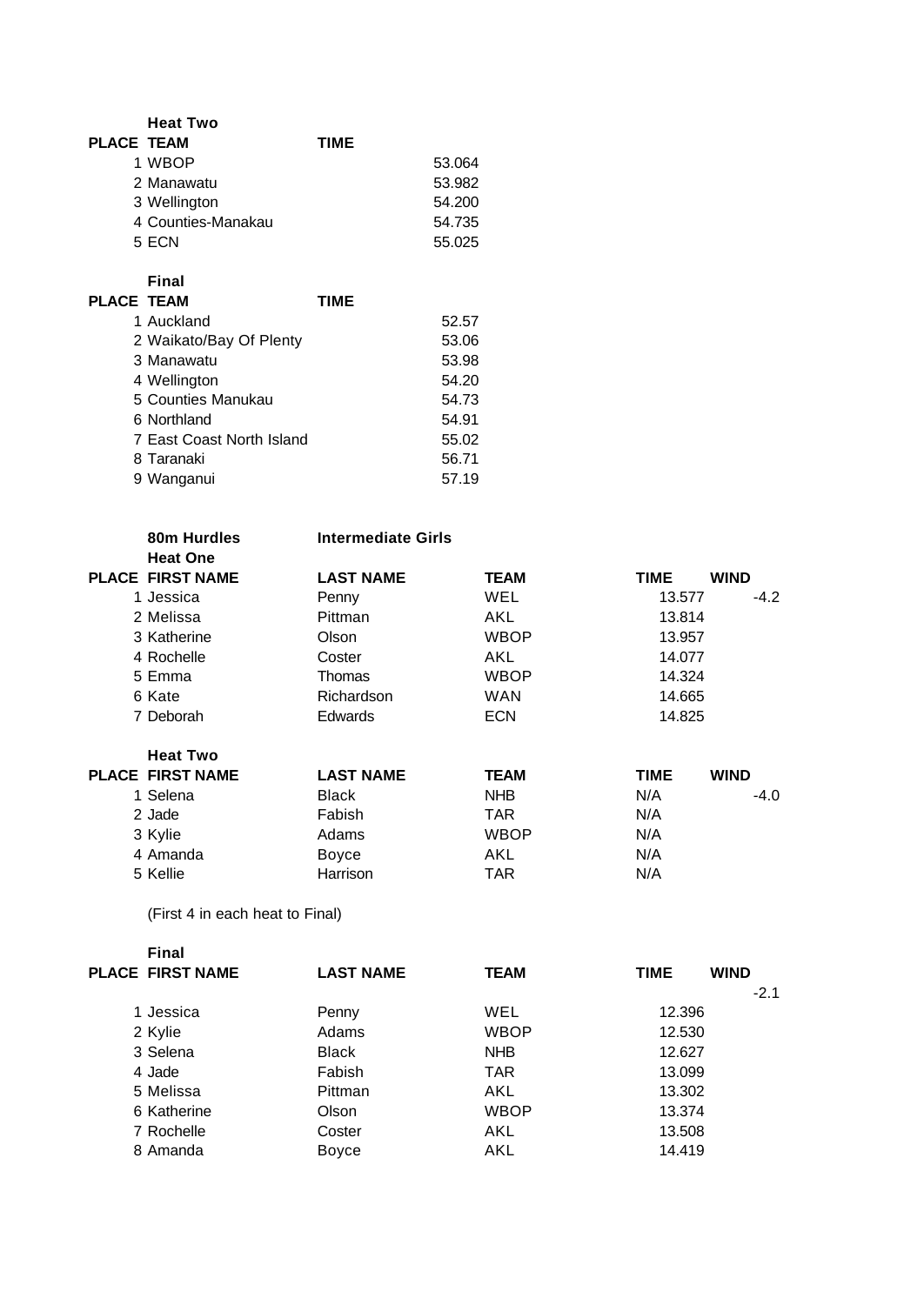| 100m<br><b>Heat One</b>                      | <b>Intermediate Girls</b> |                    |                  |             |
|----------------------------------------------|---------------------------|--------------------|------------------|-------------|
| <b>PLACE FIRST NAME</b>                      | <b>LAST NAME</b>          | <b>TEAM</b>        | <b>TIME</b>      | <b>WIND</b> |
| 1 Jessica                                    | Penny                     | <b>WEL</b>         | 13.369           | $-6.3$      |
| 2 Moana                                      | Jarden-Osborne            | WEL                | 13.593           |             |
| 3 Courtney                                   | White                     | <b>NHB</b>         | 13.790           |             |
| 4 Nicole                                     | Jenness                   | WEL                | 13.864           |             |
| 5 Lauren                                     | <b>Birch</b>              | <b>MAN</b>         | 13.989           |             |
| 6 Grace                                      | Caudwell                  | AKL                | 14.289           |             |
| <b>Heat Two</b>                              |                           |                    |                  |             |
| <b>PLACE FIRST NAME</b>                      | <b>LAST NAME</b>          | <b>TEAM</b>        | <b>TIME</b>      | <b>WIND</b> |
| 1 Leah                                       | Sailsbury                 | <b>TAR</b>         | 13.270           | $-4.1$      |
| 2 Rochelle                                   | Coster                    | AKL                | 13.674           |             |
| 3 Hannah                                     | Klenner                   | <b>TAR</b>         | 13.685           |             |
| 4 Rebecca<br>5 Hannah                        | Donnelly<br>Neal          | AKL<br><b>WBOP</b> | 14.033<br>14.254 |             |
| 6 Vanessa                                    | Landridge                 | <b>NTH</b>         | 14.559           |             |
|                                              |                           |                    |                  |             |
| <b>Heat Three</b><br><b>PLACE FIRST NAME</b> | <b>LAST NAME</b>          | <b>TEAM</b>        | <b>TIME</b>      | <b>WIND</b> |
| 1 Stacey                                     | Linderboom                | <b>NHB</b>         | 13.682           | $-5.5$      |
| 2 Stacey                                     | Neho                      | <b>NTH</b>         | 14.113           |             |
| 3 Courtney                                   | Deane                     | <b>WBOP</b>        | 14.212           |             |
| 4 Mallory                                    | Townsend                  | <b>MAN</b>         | 14.316           |             |
| 5 Nicola                                     | Overton                   | <b>MAN</b>         | 14.322           |             |
| 6 Emma                                       | Thomas                    | <b>WBOP</b>        | 14.457           |             |
| <b>Final</b>                                 |                           |                    |                  |             |
| <b>PLACE FIRST NAME</b>                      | <b>LAST NAME</b>          | <b>TEAM</b>        | <b>TIME</b>      | <b>WIND</b> |
| 1 Leah                                       | Sailsbury                 | <b>TAR</b>         | 12.805           | $-3.7$      |
| 2 Stacey                                     | Linderboom                | <b>NHB</b>         | 13.080           |             |
| 3 Jessica                                    | Penny                     | WEL                | 13.398           |             |
| 4 Rochelle                                   | Coster                    | AKL                | 13.504           |             |
| 5 Courtney                                   | White                     | <b>NHB</b>         | 13.639           |             |
| 6 Moana                                      | Jarden-Osborne            | WEL                | 13.648           |             |
| 7 Hannah                                     | Klenner                   | <b>TAR</b>         | 13.663           |             |
| 8 Stacey                                     | Neho                      | <b>NTH</b>         | 13.964           |             |
| 200m                                         | <b>Intermediate Girls</b> |                    |                  |             |
| <b>Heat One</b>                              |                           |                    |                  |             |
| <b>PLACE FIRST NAME</b>                      | <b>LAST NAME</b>          | <b>TEAM</b>        | <b>TIME</b>      | <b>WIND</b> |
| 1 Melissa                                    | Clifford                  | <b>MAN</b>         | 26.507           | $-3.4$      |
| 2 Nicole                                     | Jenness                   | WEL                | 27.136           |             |
| 3 Rochelle                                   | Coster                    | <b>AKL</b>         | 27.980           |             |
| 4 Sarah                                      | Gillanders                | <b>AKL</b>         | 28.473           |             |
| <b>Heat Two</b>                              |                           |                    |                  |             |
| <b>PLACE FIRST NAME</b>                      | <b>LAST NAME</b>          | <b>TEAM</b>        | <b>TIME</b>      | <b>WIND</b> |
| 1 Courtney                                   | White                     | <b>NHB</b>         | 26.594           | $-3.2$      |
| 2 Rebecca                                    | Donnelly                  | <b>AKL</b>         | 26.879           |             |
| 3 Mallory                                    | Townsend                  | <b>MAN</b>         | 27.097           |             |
| 4 Teresa                                     | <b>Boss</b>               | <b>WBOP</b>        | 27.559           |             |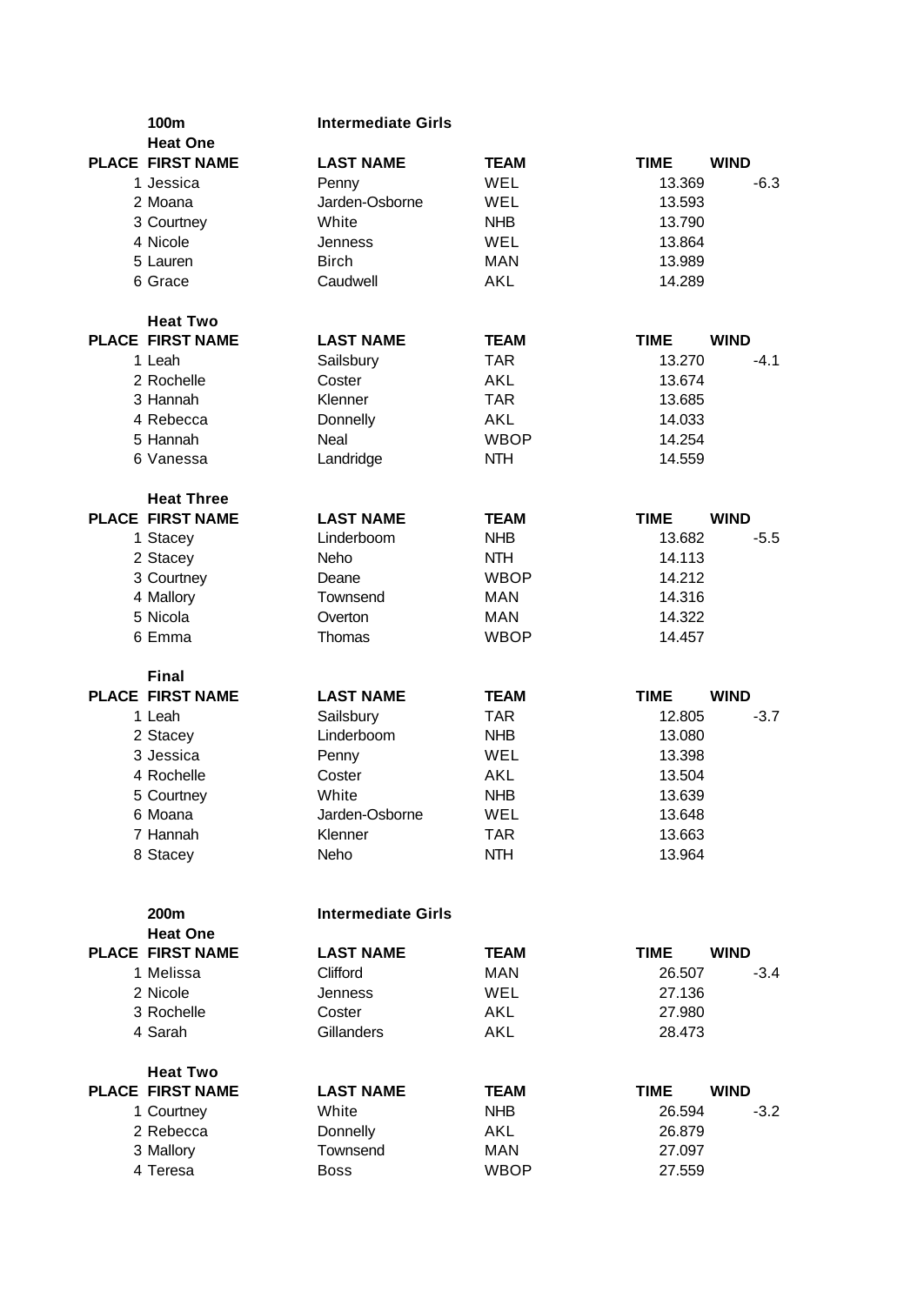| <b>Heat Three</b>       |                           |             |                            |
|-------------------------|---------------------------|-------------|----------------------------|
| <b>PLACE FIRST NAME</b> | <b>LAST NAME</b>          | <b>TEAM</b> | <b>TIME</b><br><b>WIND</b> |
| 1 Morgan                | Coulton                   | <b>TAR</b>  | 26.980<br>$-0.5$           |
| 2 Lauren                | <b>Birch</b>              | <b>MAN</b>  | 27.016                     |
| 3 Katherine             | Olsen                     | <b>WBOP</b> | 28.460                     |
|                         |                           |             |                            |
| <b>Heat Four</b>        |                           |             |                            |
| <b>PLACE FIRST NAME</b> | <b>LAST NAME</b>          | <b>TEAM</b> | <b>TIME</b><br><b>WIND</b> |
| 1 Stacey                | Linderboom                | <b>NHB</b>  | 25.961<br>$-0.9$           |
| 2 Sarah                 | Hockley                   | <b>WBOP</b> | 26.049                     |
| 3 Moana                 | Jarden-Osborne            | WEL         | 26.960                     |
| 4 Hannah                | Klenner                   | <b>TAR</b>  | 27.110                     |
| 5 Hannah                | Child                     | <b>NTH</b>  | 27.331                     |
| 6 Stacey                | Neho                      | <b>NTH</b>  | 27.572                     |
| <b>Final</b>            |                           |             |                            |
| <b>PLACE FIRST NAME</b> | <b>LAST NAME</b>          | <b>TEAM</b> | <b>WIND</b><br><b>TIME</b> |
| 1 Stacey                | Linderboom                | <b>NHB</b>  | 26.283<br>$-5.0$           |
| 2 Sarah                 | Hockley                   | <b>WBOP</b> | 26.318                     |
| 3 Melissa               | Clifford                  | <b>MAN</b>  | 26.742                     |
| 4 Courtney              | White                     | <b>NHB</b>  | 26.855                     |
| 5 Rebecca               | Donnelly                  | AKL         | 27.349                     |
| 6 Moana                 | Jarden-Osborne            | WEL         | 27.535                     |
|                         | Coulton                   | <b>TAR</b>  | 27.852                     |
| 7 Morgan<br>8 Lauren    | <b>Birch</b>              | <b>MAN</b>  | 27.854                     |
|                         |                           |             |                            |
|                         |                           |             |                            |
|                         |                           |             |                            |
| 400m                    | <b>Intermediate Girls</b> |             |                            |
| <b>Heat One</b>         |                           |             |                            |
| <b>PLACE FIRST NAME</b> | <b>LAST NAME</b>          | <b>TEAM</b> | <b>TIME</b>                |
| 1 Charlotte             | Osborne                   | <b>WBOP</b> | 59.471                     |
| 2 Sarah                 | Hockley                   | <b>WBOP</b> | 59.560                     |
| 3 Teresa                | <b>Boss</b>               | <b>WBOP</b> | 01:02.459                  |
| 4 Kate                  | Grinlinton                | WEL         | 01:02.874                  |
| 5 Sonia                 | Grant                     | <b>ECN</b>  | 01:07.229                  |
| <b>Heat Two</b>         |                           |             |                            |
| <b>PLACE FIRST NAME</b> | <b>LAST NAME</b>          | <b>TEAM</b> | <b>TIME</b>                |
| 1 Melissa               | Clifford                  | <b>MAN</b>  | 01:01.102                  |
| 2 Morgan                | Coulton                   | <b>TAR</b>  | 01:01.137                  |
| 3 Renee                 | Sharpe                    | <b>AKL</b>  | 01:02.548                  |
| 4 Jackie                | Knobloch                  | <b>ECN</b>  | 01:03.641                  |
| 5 Rebecca               | Kinnear                   | <b>CMA</b>  | 01:05.681                  |
| <b>Final</b>            |                           |             |                            |
| <b>PLACE FIRST NAME</b> | <b>LAST NAME</b>          | <b>TEAM</b> | <b>TIME</b>                |
| 1 Melissa               | Clifford                  | <b>MAN</b>  | 57.157                     |
| 2 Charlotte             | Osborne                   | <b>WBOP</b> | 57.981                     |
| 3 Sarah                 | Hockley                   | <b>WBOP</b> | 58.174                     |
| 4 Morgan                | Coulton                   | <b>TAR</b>  | 58.193                     |
| 5 Teresa                | <b>Boss</b>               | <b>WBOP</b> | 01:01.731                  |
| 6 Kate                  | Grinlinton                | WEL         | 01:02.049                  |
| 7 Renee<br>8 Jackie     | Sharpe                    | <b>AKL</b>  | 01:02.585                  |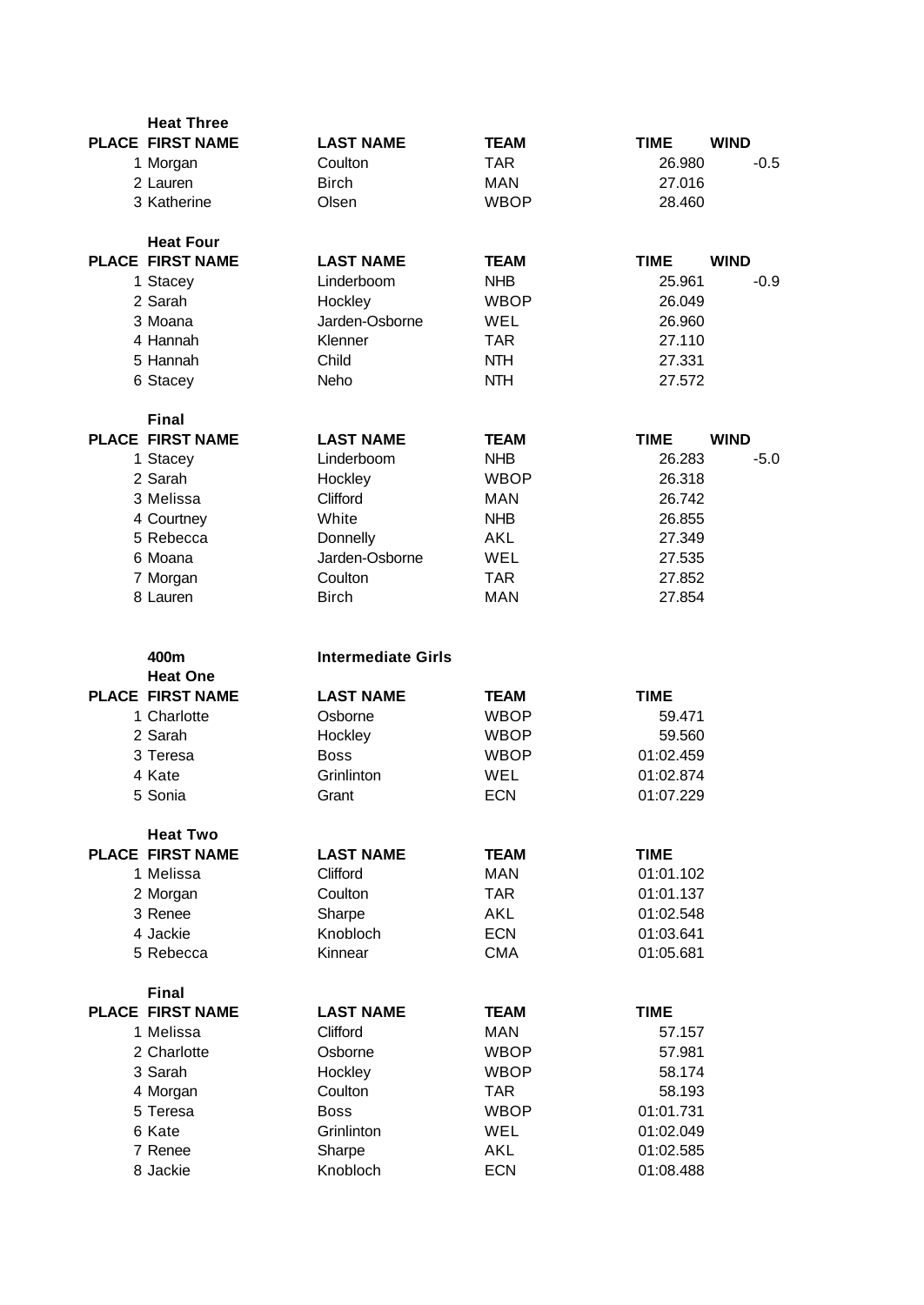| 800m                    |                           |             |             |
|-------------------------|---------------------------|-------------|-------------|
| <b>Heat One</b>         |                           |             |             |
| <b>PLACE FIRST NAME</b> | <b>LAST NAME</b>          | <b>TEAM</b> | <b>TIME</b> |
| 1 Amy-Joe               | Mann                      | AKL         | 02:20.572   |
| 2 Hannah                | Child                     | <b>NTH</b>  | 02:27.672   |
| 3 Andrea                | Smith                     | <b>WBOP</b> | 02:27.835   |
| 4 Lucy                  | Van Dalen                 | <b>WAN</b>  | 02:28.592   |
| 5 Rebecca               | Kinnear                   | <b>CMA</b>  | 02:31.222   |
| 6 Sonia                 | Grant                     | <b>ECN</b>  | 02:32.671   |
| 7 Hannah                | Corbett                   | <b>TAR</b>  | 02:36.455   |
| <b>Heat Two</b>         |                           |             |             |
| <b>PLACE FIRST NAME</b> | <b>LAST NAME</b>          | <b>TEAM</b> | <b>TIME</b> |
| 1 llandre               | <b>Bester</b>             | WEL         | 02:30.775   |
| 2 Amanda                | <b>Martens</b>            | <b>WBOP</b> | 02:30.786   |
| 3 Ashley                | Aitkin                    | <b>ECN</b>  | 02:30.796   |
| 4 Jamie-Lee             | Campell                   | AKL         | 02:30.833   |
| 5 Louise                | Dewes                     | <b>MAN</b>  | 02:31.536   |
| 6 Gemma                 | Deakin                    | <b>ECN</b>  | 02:31.716   |
| 7 Rowena                | Greaves                   | <b>NTH</b>  | 02:31.726   |
| 8 Joanne                | Guest                     | <b>NTH</b>  | 02:32.065   |
| <b>Final</b>            |                           |             |             |
| <b>PLACE FIRST NAME</b> | <b>LAST NAME</b>          | <b>TEAM</b> | <b>TIME</b> |
| 1 Amy-Joe               | Mann                      | <b>AKL</b>  | 02:18.834   |
| 2 llandre               | <b>Bester</b>             | <b>WEL</b>  | 02:19.246   |
| 3 Hannah                | Child                     | <b>NTH</b>  | 02:24.653   |
| 4 Jamie-Lee             | Campell                   | AKL         | 02:25.048   |
| 5 Andrea                | Smith                     | <b>WBOP</b> | 02:26.594   |
| 6 Ashley                | Aitkin                    | <b>ECN</b>  | 02:27.083   |
| 7 Amanda                | Martens                   | <b>WBOP</b> | 02:31.253   |
| 8 Lucy                  | Van Dalen                 | <b>WAN</b>  | 02:32.040   |
|                         |                           |             |             |
| 1500m Final             | <b>Intermediate Girls</b> |             |             |
| PLACE FIRST NAME        | <b>LAST NAME</b>          | <b>TEAM</b> | <b>TIME</b> |
| 1 Amy-Joe               | Mann                      | <b>AKL</b>  | 04:44.424   |
| 2 llandre               | <b>Bester</b>             | WEL         | 04:46.737   |
| 3 Alice                 | Taylor                    | <b>NHB</b>  | 04:47.856   |
| 4 Patricia              | Ross                      | <b>WBOP</b> | 04:52.305   |
| 5 Kate                  | Campbell                  | <b>AKL</b>  | 04:53.091   |
| 6 Renee                 | Kraakman                  | <b>CMA</b>  | 05:00.758   |
| 7 Renee                 | Holtom                    | <b>AKL</b>  | 05:02.963   |
| 8 Olivia                | Meeham                    | <b>WBOP</b> | 05:03.956   |
| 9 Jackie                | Knobloch                  | <b>ECN</b>  | 05:04.279   |
| 10 Kirsty               | Clayton-Green             | <b>WBOP</b> | 05:04.396   |
| 11 Louise               | Dewes                     | <b>MAN</b>  | 05:06.469   |
| 12 Rowena               | Greaves                   | <b>NTH</b>  | 05:06.522   |
| 13 Holly                | Van Dalen                 | <b>WAN</b>  | 05:13.402   |
| 14 Lucy                 | Van Dalen                 | <b>WAN</b>  | 05:13.840   |
| 15 Gemma                | Deakin                    | <b>ECN</b>  | 05:29.592   |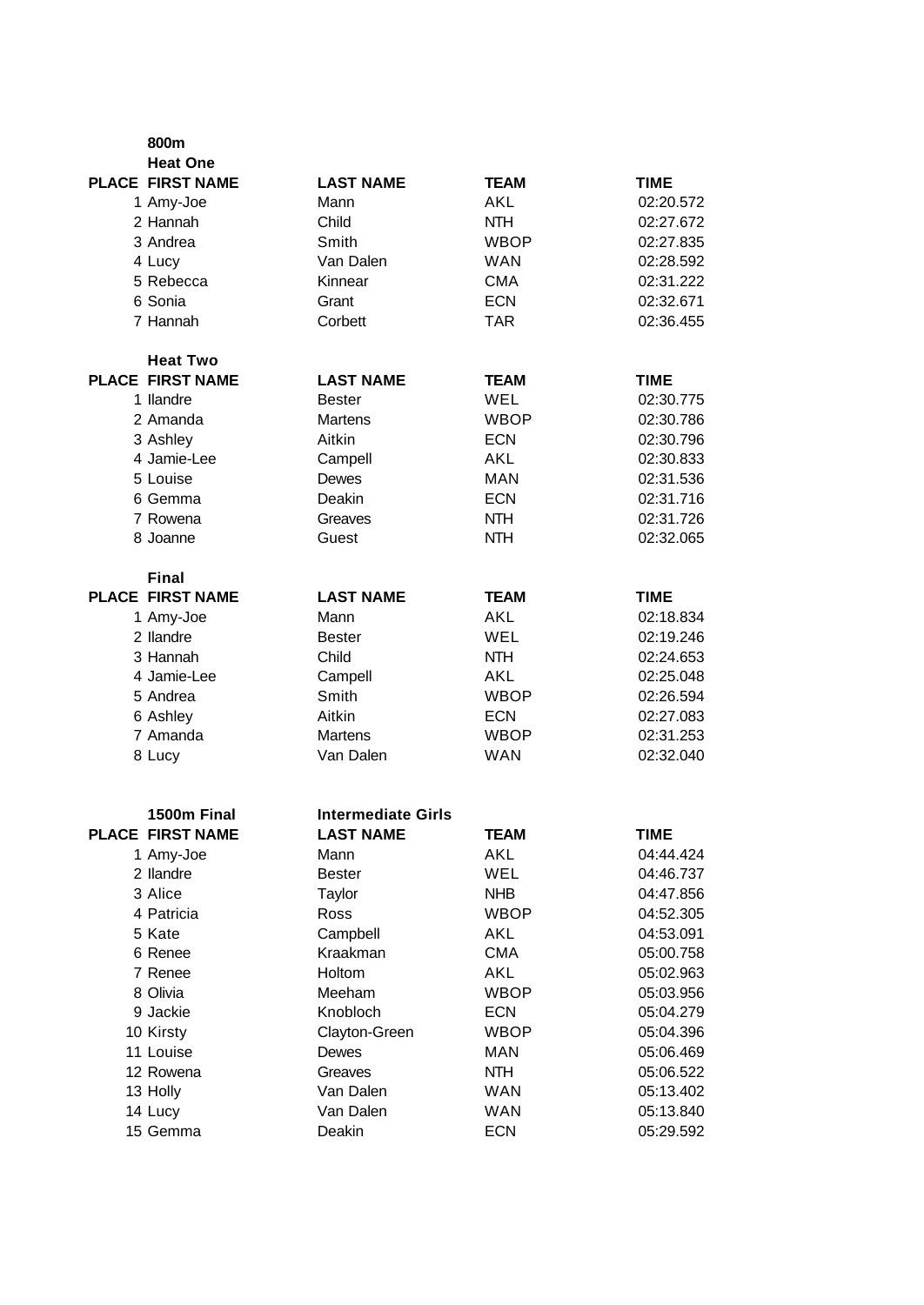| 3,000m Final            | <b>Intermediate Girls</b> |             |             |
|-------------------------|---------------------------|-------------|-------------|
| <b>PLACE FIRST NAME</b> | <b>LAST NAME</b>          | <b>TEAM</b> | <b>TIME</b> |
| 1 Alice                 | Taylor                    | <b>NHB</b>  | 10:30.053   |
| 2 Kate                  | Campbell                  | <b>AKL</b>  | 10:45.269   |
| 3 Renee                 | Kraakman                  | <b>CMA</b>  | 10:48.934   |
| 4 Sarah                 | Morgan                    | <b>WBOP</b> | 10:50.715   |
| 5 Jackie                | Knobloch                  | <b>ECN</b>  | 11:04.495   |
| 6 Renee                 | <b>Holtom</b>             | <b>AKL</b>  | 11:08.298   |
| 7 Kirsty                | Clayton-Green             | <b>WBOP</b> | 11:32.811   |
| 8 Sarah                 | Drought                   | <b>TAR</b>  | 11:43.722   |
| 9 Holly                 | Van Dalen                 | <b>WAN</b>  | 11:55.774   |

|                   | 4x100m Relay Final | <b>Intermediate Girls</b> |
|-------------------|--------------------|---------------------------|
| <b>PLACE TEAM</b> |                    | <b>TIME</b>               |
|                   | 1 Taranaki         | 50.499                    |
|                   | 2 WBOP             | 51.010                    |
|                   | 3 Wellington       | 51.295                    |
|                   | 4 Manawatu         | 51.569                    |
|                   | 5 North Harbour    | 51.831                    |
|                   | 6 Auckland         | 52.177                    |
|                   | 7 Northland        | 53.595                    |
|                   |                    |                           |

| <b>100m Hurdles Final</b><br><b>PLACE FIRST NAME</b> | <b>Senior Girls</b><br><b>LAST NAME</b> | <b>TEAM</b> | <b>TIME</b> | <b>WIND</b> |
|------------------------------------------------------|-----------------------------------------|-------------|-------------|-------------|
| 1 Hana                                               | McEwan                                  | WEL         | 15.029      | $-3.7$      |
| 2 Anna                                               | Moresby                                 | <b>NHB</b>  | 17.072      |             |
| 3 Michelle                                           | Free                                    | <b>WAN</b>  | 17.159      |             |
| 4 Emma                                               | Tunnell                                 | WAN         | 17.535      |             |
| 5 Nina                                               | Vandenthrope                            | <b>WBOP</b> | 18.045      |             |
| 6 Katinka                                            | Trafford                                | <b>ECN</b>  | 18.325      |             |

|            | 100m                    | <b>Senior Girls</b> |             |        |             |
|------------|-------------------------|---------------------|-------------|--------|-------------|
|            | <b>Heat One</b>         |                     |             |        |             |
|            | <b>PLACE FIRST NAME</b> | <b>LAST NAME</b>    | <b>TEAM</b> | TIME   | <b>WIND</b> |
|            | 1 Monique               | Williams            | <b>WBOP</b> | 13.326 | -4.1        |
|            | 2 Amiee                 | Lynch               | <b>WBOP</b> | 13.407 |             |
|            | 3 Christine             | Haseltine           | <b>ECN</b>  | 13.610 |             |
|            | 4 Leanne                | Cooper              | <b>NHB</b>  | 13.970 |             |
|            | 5 Liz                   | Donoghue            | TAR.        | 14.354 |             |
|            | 6 Kylie                 | Lauridson           | MAN         | 14.451 |             |
| <b>DNS</b> | Hana                    | McEwan              | WEL         |        |             |
|            | <b>Heat Two</b>         |                     |             |        |             |
|            | <b>PLACE FIRST NAME</b> | <b>LAST NAME</b>    | TEAM        | TIME   | <b>WIND</b> |
|            | 1 Regan                 | Higgie              | WAN         | 13.647 | $-5.5$      |
|            | 2 Jolene                | Hardy               | <b>NTH</b>  | 13.718 |             |
|            | 3 Sarah                 | Blakey              | <b>ECN</b>  | 13.980 |             |
|            | 4 Paige                 | Taylor              | <b>ECN</b>  | 14.050 |             |
|            | 5 Mikayla               | Sievers             | WBOP        | 14.070 |             |
|            | 6 Hayley                | Moston              | TAR         | 14.901 |             |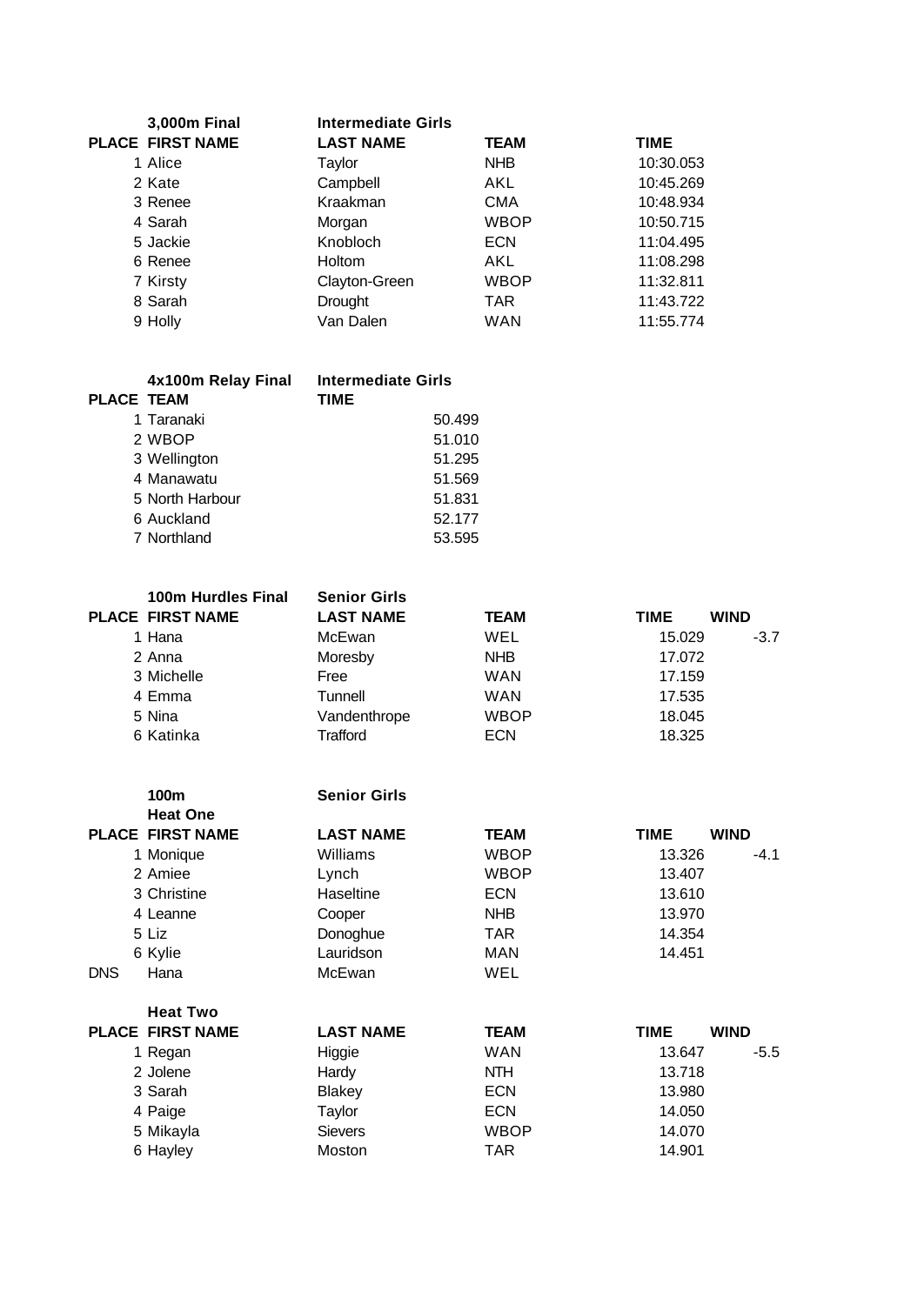| <b>Final</b>                            |                     |                           |                       |             |
|-----------------------------------------|---------------------|---------------------------|-----------------------|-------------|
| <b>PLACE FIRST NAME</b>                 | <b>LAST NAME</b>    | <b>TEAM</b>               | <b>TIME</b>           | <b>WIND</b> |
| 1 Monique                               | Williams            | <b>WBOP</b>               | 12.738                | $-3.8$      |
| 2 Hana                                  | McEwan              | WEL                       | 12.986                |             |
| 3 Regan                                 | Higgie              | <b>WAN</b>                | 13.165                |             |
| 4 Jolene                                | Hardy               | <b>NTH</b>                | 13.276                |             |
| 5 Christine                             | Haseltine           | <b>ECN</b>                | 13.461                |             |
| 6 Paige                                 | Taylor              | <b>ECN</b>                | 13.635                |             |
| 7 Sarah                                 | Blakey              | <b>ECN</b>                | 13.691                |             |
| 8 Leanne                                | Cooper              | <b>NHB</b>                | 13.698                |             |
| 200m                                    | <b>Senior Girls</b> |                           |                       |             |
| <b>Heat One</b>                         |                     |                           |                       |             |
| <b>PLACE FIRST NAME</b>                 | <b>LAST NAME</b>    | <b>TEAM</b>               | <b>TIME</b>           | <b>WIND</b> |
| 1 Monique                               | Williams            | <b>WBOP</b>               | 26.054                | $-1.9$      |
| 2 Jolene                                | Hardy               | <b>NTH</b>                | 26.265                |             |
| 3 Christine                             | Haseltine           | <b>ECN</b>                | 26.949                |             |
| 4 Kylie                                 | Lauridson           | <b>MAN</b>                | 27.881                |             |
| 5 Leanne                                | Cooper              | <b>NHB</b>                | 28.065                |             |
| 6 Paige                                 | Taylor              | <b>ECN</b>                | 28.436                |             |
| <b>Heat Two</b>                         |                     |                           |                       |             |
| <b>PLACE FIRST NAME</b>                 | <b>LAST NAME</b>    | <b>TEAM</b>               | <b>TIME</b>           | <b>WIND</b> |
| 1 Aimee                                 | Lynch               | <b>WBOP</b>               | 27.064                | $-3.3$      |
| 2 Mikayla                               | <b>Sievers</b>      | <b>WBOP</b>               | 27.404                |             |
| 3 Regan                                 | Higgie              | <b>WAN</b>                | 27.576                |             |
| 4 Rebecca                               | White               | <b>WAN</b>                | 27.923                |             |
| 5 Sarah                                 | Murphy-Bishop       | <b>TAR</b>                | 28.278                |             |
| 6 Jennifer                              | Griffin             | <b>MAN</b>                | 29.022                |             |
| <b>Final</b><br><b>PLACE FIRST NAME</b> | <b>LAST NAME</b>    |                           |                       | <b>WIND</b> |
|                                         | Williams            | <b>TEAM</b>               | <b>TIME</b><br>25.419 |             |
| 1 Monique                               |                     | <b>WBOP</b><br><b>WAN</b> |                       | $-3.7$      |
| 2 Rebecca                               | White               |                           | 25.759                |             |
| 3 Aimee                                 | Lynch               | WBOP                      | 26.171                |             |
| 4 Jolene                                | Hardy               | <b>NTH</b>                | 26.346                |             |
| 5 Christine                             | Haseltine           | <b>ECN</b>                | 27.035                |             |
| 6 Mikayla                               | <b>Sievers</b>      | <b>WBOP</b>               | 27.334                |             |
| 7 Regan                                 | Higgie              | <b>WAN</b>                | 27.405                |             |
| 8 Kylie                                 | Lauridson           | <b>MAN</b>                | 28.270                |             |
| 400m                                    | <b>Senior Girls</b> |                           |                       |             |
| <b>Heat One</b>                         |                     |                           |                       |             |
| <b>PLACE FIRST NAME</b>                 | <b>LAST NAME</b>    | <b>TEAM</b>               | <b>TIME</b>           |             |
| 1 Jessica                               | Sloan               | <b>WAN</b>                | 01:00.445             |             |
| 2 Sarah                                 | <b>Blakey</b>       | <b>ECN</b>                | 01:00.705             |             |
| 3 Madeline                              | Munroe              | AKL                       | 01:01.019             |             |
| 4 Jennifer                              | <b>Breukers</b>     | <b>WAR</b>                | 01:01.255             |             |
| 5 Jennifer                              | Griffin             | <b>MAN</b>                | 01:04.344             |             |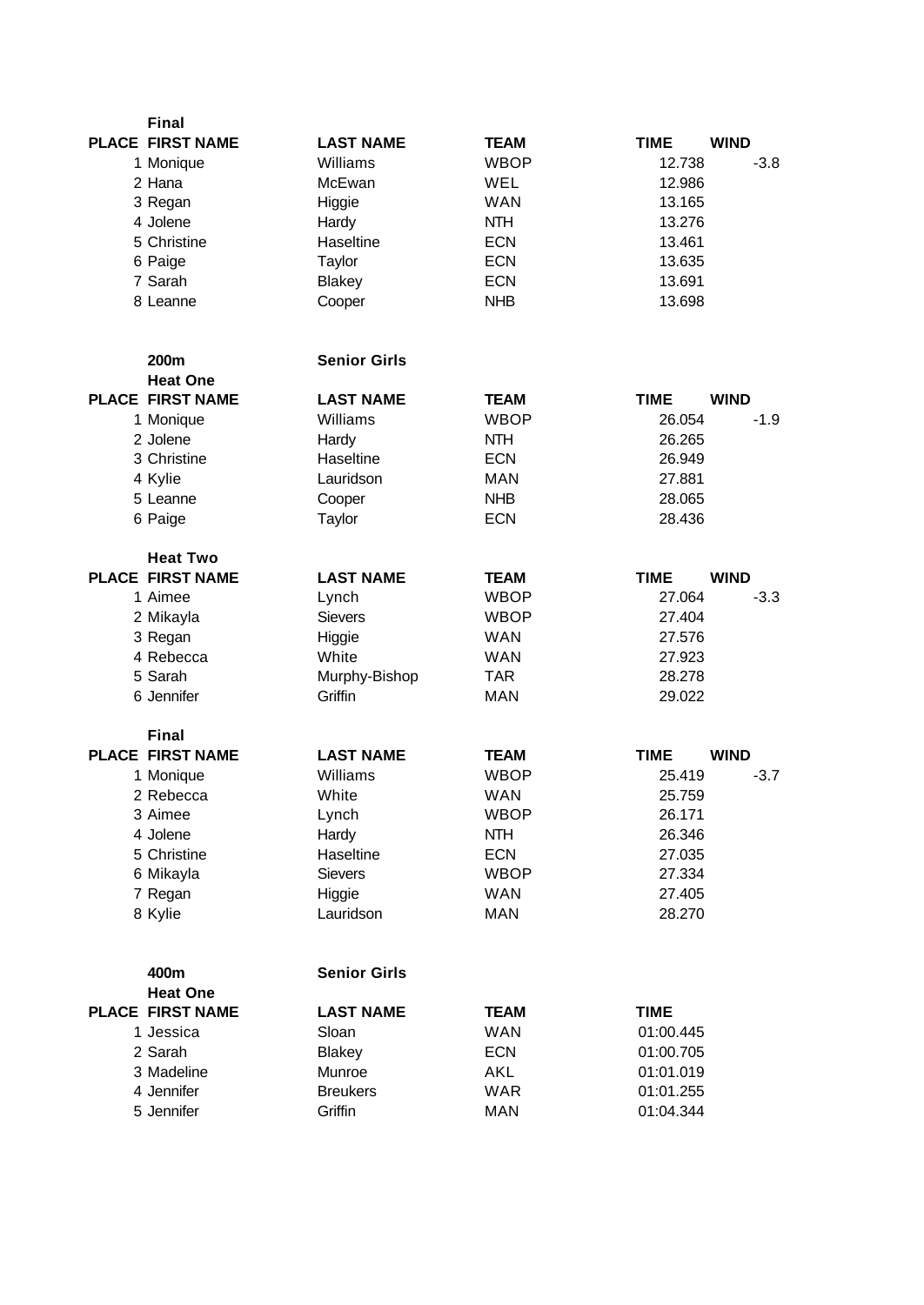|            | <b>Heat Two</b>         |                     |             |             |
|------------|-------------------------|---------------------|-------------|-------------|
|            | <b>PLACE FIRST NAME</b> | <b>LAST NAME</b>    | <b>TEAM</b> | <b>TIME</b> |
|            | 1 Monique               | Williams            | <b>WBOP</b> | 01:00.140   |
|            | 2 Haley                 | Gould               | <b>TAR</b>  | 01:00.835   |
|            | 3 Kristin               | Wallace             | <b>WBOP</b> | 01:01.570   |
|            | 4 Laura                 | McDonald            | <b>WBOP</b> | 01:04.913   |
|            |                         |                     |             |             |
|            | <b>Final</b>            |                     |             |             |
|            | <b>PLACE FIRST NAME</b> | <b>LAST NAME</b>    | <b>TEAM</b> | <b>TIME</b> |
|            | 1 Monique               | Williams            | <b>WBOP</b> | 57.420      |
|            | 2 Haley                 | Gould               | <b>TAR</b>  | 58.094      |
|            | 3 Jessica               | Sloan               | <b>WAN</b>  | 59.961      |
|            | 4 Kristin               | Wallace             | <b>WBOP</b> | 01:00.509   |
|            | 5 Madeline              | Munroe              | AKL         | 01:01.014   |
|            | 6 Jennifer              | <b>Breukers</b>     | <b>WAR</b>  | 01:01.044   |
|            | 7 Sarah                 | <b>Blakey</b>       | <b>ECN</b>  | 01:01.559   |
|            | 8 Jennifer              | Griffin             | <b>MAN</b>  | 01:05.181   |
|            |                         |                     |             |             |
|            |                         |                     |             |             |
|            | 800m Final              | <b>Senior Girls</b> |             |             |
|            | <b>PLACE FIRST NAME</b> | <b>LAST NAME</b>    | <b>TEAM</b> | <b>TIME</b> |
|            | 1 Erin                  | Montgorey           | WEL         | 02:17.024   |
|            | 2 Kristin               | Wallace             | <b>WBOP</b> | 02:19.137   |
|            | 3 Kelly                 | Holyoake            | WEL         | 02:19.138   |
|            | 4 Sarah                 | Paterson            | <b>MAN</b>  | 02:22.049   |
|            | 5 Madeline              | Munroe              | AKL         | 02:23.734   |
|            | 6 Bridget               | Hill                | <b>TAR</b>  | 02:25.735   |
|            | 7 Janine                | O'Dea               | <b>TAR</b>  | 02:29.180   |
|            | 8 Danielle              | Monaque             | <b>WBOP</b> | 02:34.277   |
|            | 9 Renee                 | Sauer               | <b>NTH</b>  | 02:46.491   |
| <b>DNS</b> | Sarah                   | Tatton              | <b>WAN</b>  |             |
| <b>DNS</b> | Phillipa                | Tuckey              | AKL         |             |
|            |                         |                     |             |             |
|            | 1500m Final             | <b>Senior Girls</b> |             |             |
|            | PLACE FIRST NAME        | <b>LAST NAME</b>    | <b>TEAM</b> | TIME        |
|            | 1 Erin                  | Montgomery          | <b>NTH</b>  | 04:48.331   |
|            | 2 Kelly                 | Holyoake            | WEL         | 04:50.893   |
|            | 3 Sarah                 | Paterson            | <b>MAN</b>  | 04:50.927   |
|            | 4 Marree                | Allan               | <b>CMA</b>  | 05:00.654   |
|            | 5 Alice                 | Wilson              | <b>WBOP</b> | 05:06.987   |
|            | 6 Janine                | O'Dea               | <b>TAR</b>  | 05:11.578   |
|            | 7 Nellie                | Oakley              | <b>WAN</b>  | 05:12.513   |
|            | 8 Sharn                 | Blackwell           | <b>WBOP</b> | 05:25.293   |
|            | 9 Diana                 | Harbuz              | <b>NHB</b>  | 05:25.844   |
|            | 10 Silleste             | Craig               | <b>NTH</b>  | 05:48.527   |
|            |                         |                     |             |             |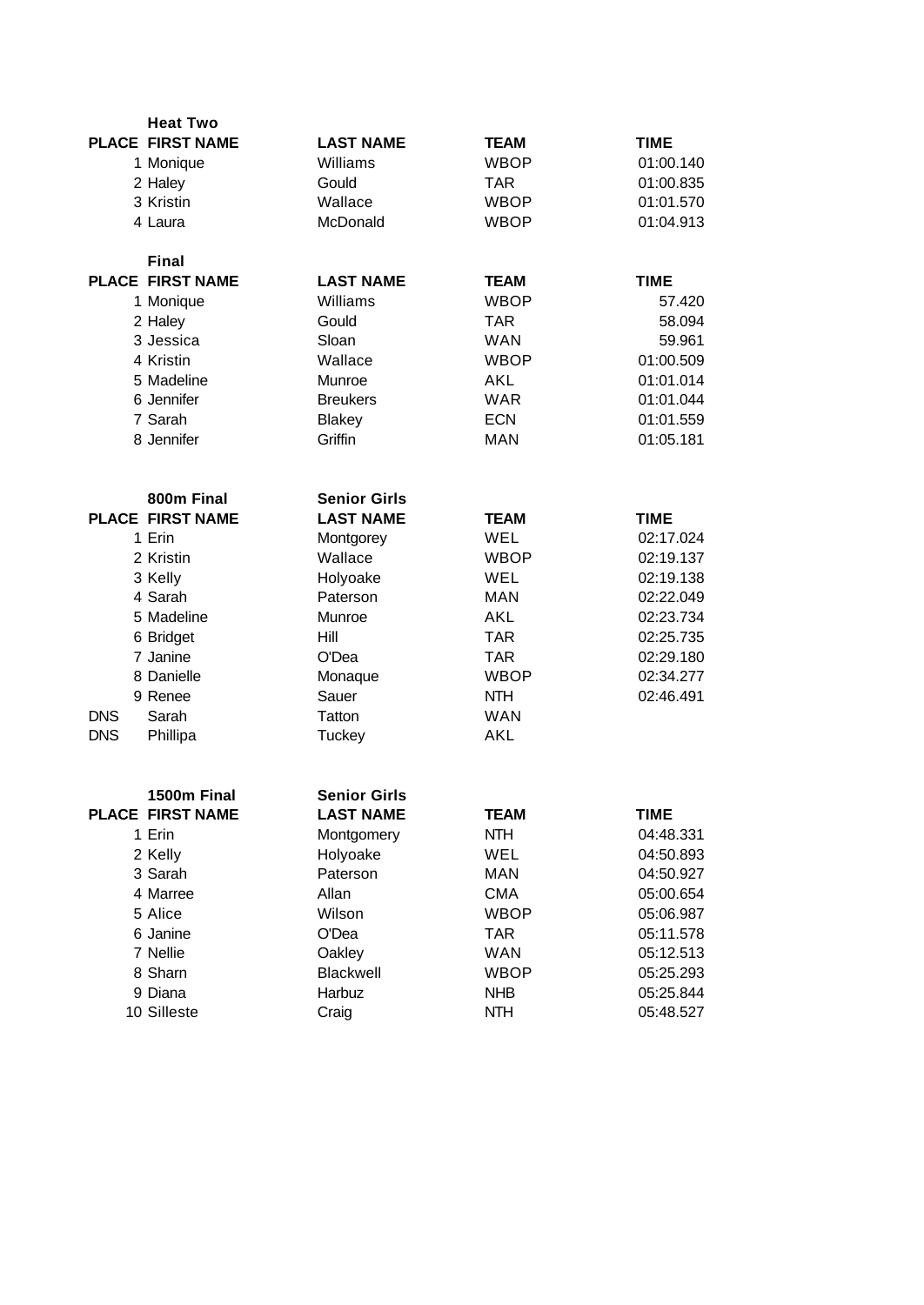| 3,000m Final            | <b>Senior Girls</b> |             |             |
|-------------------------|---------------------|-------------|-------------|
| <b>PLACE FIRST NAME</b> | <b>LAST NAME</b>    | <b>TEAM</b> | <b>TIME</b> |
| 1 Ashley                | Siddall             | AKL         | 10:30.788   |
| 2 Chanel                | Williamson          | AKL         | 10:35.568   |
| 3 Jessica               | Carlton             | <b>MAN</b>  | 10:38.124   |
| 4 Marree                | Allan               | <b>CMA</b>  | 10:42.067   |
| 5 Renee                 | Graham              | <b>TAR</b>  | 10:51.473   |
| 6 Alison                | Marshall            | <b>WBOP</b> | 11:12.098   |
| 7 Stephanie             | Pearson             | <b>WBOP</b> | 11:12.390   |
| 8 Theresa               | Knight              | <b>CMA</b>  | 11:17.931   |
| 9 Diana                 | Harbuz              | <b>NHB</b>  | 11:30.715   |
|                         |                     |             |             |
| 300m Hurdles            | <b>Open Girls</b>   |             |             |
| <b>Heat One</b>         |                     |             |             |
| <b>PLACE FIRST NAME</b> | <b>LAST NAME</b>    | <b>TEAM</b> | <b>TIME</b> |
| 1 Regan                 | Higgie              | <b>WAN</b>  | 47.352      |
| 2 Haley                 | Gould               | <b>TAR</b>  | 47.814      |
| 3 Amanda                | Bell                | <b>WAN</b>  | 48.389      |
| 4 Renee                 | Sharpe              | AKL         | 48.426      |
| 5 Emily                 | <b>Baker</b>        | <b>ECN</b>  | 49.708      |
| 6 Emma                  | Tunnell             | <b>WAN</b>  | 50.039      |
|                         |                     |             |             |
| <b>Heat Two</b>         |                     |             |             |
| <b>PLACE FIRST NAME</b> | <b>LAST NAME</b>    | <b>TEAM</b> | <b>TIME</b> |
| 1 Katherine             | Olson               | <b>WBOP</b> | 47.090      |
| 2 Rachel                | Candy               | <b>MAN</b>  | 47.763      |
| 3 Selena                | <b>Black</b>        | <b>NHB</b>  | 47.986      |
| 4 Katinka               | Trafford            | <b>ECN</b>  | 48.090      |
| 5 Anna                  | Moresby             | <b>NHB</b>  | 48.651      |
| 6 Laura                 | McDonald            | <b>WBOP</b> | 49.492      |
|                         |                     |             |             |
| <b>Final</b>            |                     |             |             |
| <b>PLACE FIRST NAME</b> | <b>LAST NAME</b>    | <b>TEAM</b> | <b>TIME</b> |
| 1 Regan                 | Higgie              | <b>WAN</b>  | 44.677      |
| 2 Haley                 | Gould               | TAR         | 45.812      |
| 3 Katherine             | Olson               | <b>WBOP</b> | 46.330      |
| 4 Rachel                | Candy               | <b>MAN</b>  | 47.769      |
| 5 Selena                | <b>Black</b>        | <b>NHB</b>  | 48.562      |
| 6 Renee                 | Sharpe              | AKL         | 48.932      |
| 7 Katinka               | Trafford            | <b>ECN</b>  | 48.952      |
| 8 Amanda                | Bell                | <b>WAN</b>  | 48.974      |
|                         |                     |             |             |
| 4x100m Relay Final      | <b>Senior Girls</b> |             |             |
| <b>PLACE TEAM</b>       | <b>TIME</b>         |             |             |
| 1 Waikato               |                     | 49.600      |             |
| 2 Wanganui              |                     | 50.379      |             |
|                         |                     |             |             |

| 2 Wanganur      | 50.379 |
|-----------------|--------|
| 3 Taranaki      | 50.751 |
| 4 ECN           | 51.693 |
| 5 Manawatu      | 53.613 |
| 6 Auckland      | 53.842 |
| 7 North Harbour | 53.921 |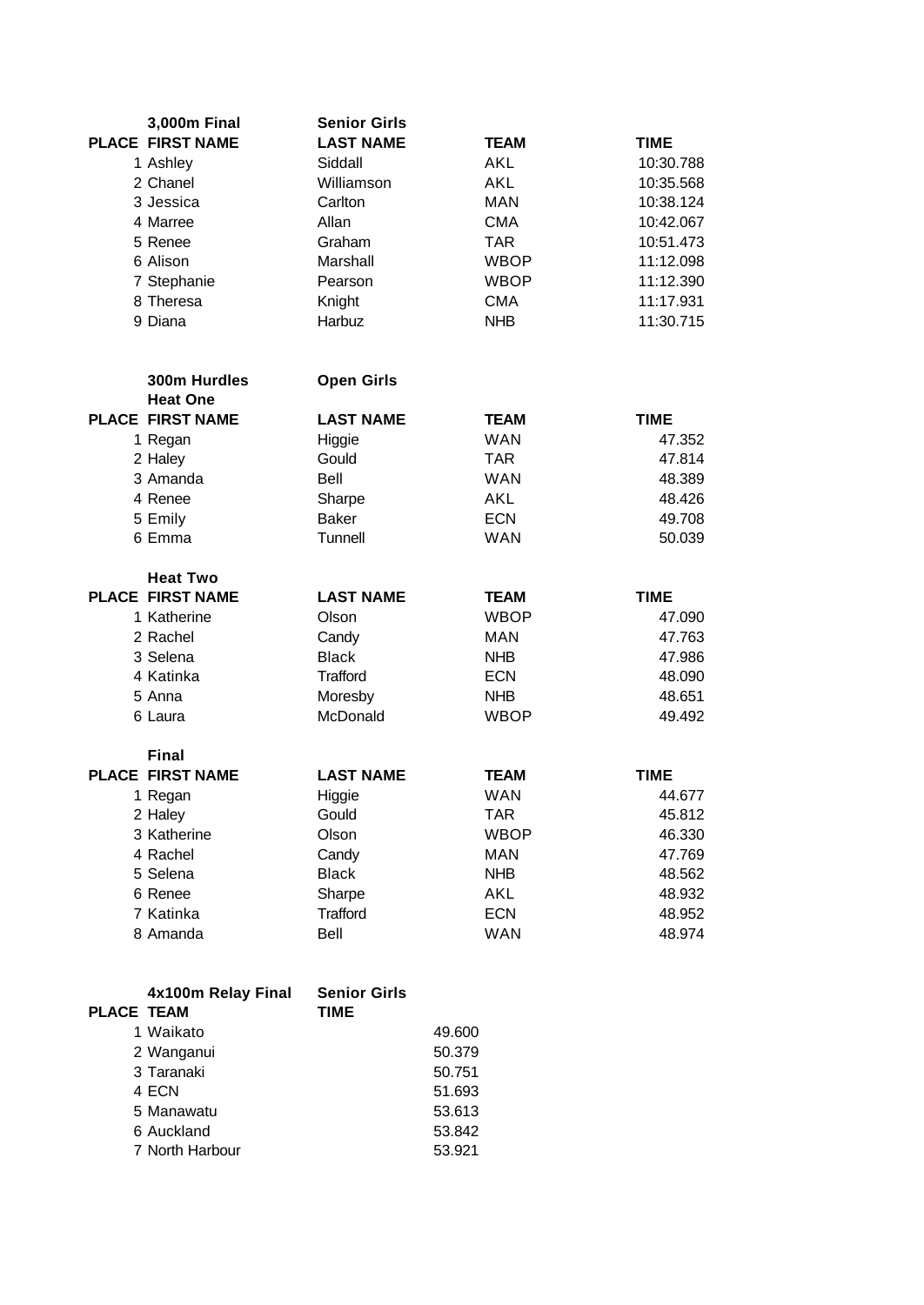|                          | 1500m Steeplechase Final - Open Girls |            |   |
|--------------------------|---------------------------------------|------------|---|
| <b>DI ACE FIRST NAME</b> |                                       | I AST NAME | ᅚ |

| PLACE FIRST NAME | <b>LAST NAME</b>  | <b>TEAM</b> | <b>TIME</b> |
|------------------|-------------------|-------------|-------------|
| 1 Ashley         | Siddal            | AKL         | 05:09.516   |
| 2 Andrea         | Smith             | <b>WBOP</b> | 05:17.086   |
| 3 Renee          | Graham            | <b>TAR</b>  | 05:25.313   |
| 4 Stephanie      | Pearson           | <b>WBOP</b> | 05:28.194   |
| 5 Bridie         | Schroder          | <b>MAN</b>  | 05:38.016   |
| 6 Jamie          | Howie             | <b>WAN</b>  | 05:40.134   |
| 7 Theresa        | Knight            | <b>CMA</b>  | 05:41.513   |
| 8 Sarah          | Smith             | <b>WAN</b>  | 05:42.239   |
| 9 Claire         | McGettigan        | <b>ECN</b>  | 05:43.456   |
| 10 Kendra        | Reid              | <b>TAR</b>  | 06:15.020   |
| 11 Claire        | <b>Berthelsen</b> | <b>WBOP</b> | 06:32.529   |

| 3,000m Walk Final       | <b>Open Girls</b> |             |             |
|-------------------------|-------------------|-------------|-------------|
| <b>PLACE FIRST NAME</b> | <b>LAST NAME</b>  | <b>TEAM</b> | <b>TIME</b> |
| 1 Amanda                | Gorst             | <b>ECN</b>  | 15:12.863   |
| 2 Teresa                | Heenan            | <b>WEL</b>  | 17:07.430   |
| 3 Claire                | McGettigan        | <b>ECN</b>  | 18:07.198   |
| 4 Kelly                 | Mabbett           | <b>WBOP</b> | 18:51.225   |
| 5 Bridie                | Schroder          | MAN         | 19:29.452   |
| 6 Kelly                 | Cameron           | <b>TAR</b>  | 19:38.499   |
| 7 Sarah                 | Fowlie            | <b>WBOP</b> | 19:48.579   |
| 8 Tylee                 | Reddy             | WEL         | 19:50.881   |
| 9 Natasha               | Cameron           | <b>TAR</b>  | 20:12.244   |
| 10 Trista               | Linn              | <b>TAR</b>  | 20:28.893   |
| 11 Alison               | Gore              | <b>WBOP</b> | 20:29.507   |
|                         |                   |             |             |

|                   | 4x400m Relay Final | <b>Open Girls</b> |           |
|-------------------|--------------------|-------------------|-----------|
| <b>PLACE TEAM</b> |                    | <b>TIME</b>       |           |
|                   | 1 WBOP             |                   | 03:55.908 |
|                   | 2 Taranaki         |                   | 04:05.432 |
|                   | 3 Manawatu         |                   | 04:06.547 |
|                   | 4 Auckland         |                   | 04:08.617 |
|                   | 5 Wellington       |                   | 04:09.929 |
|                   | 6 Wanganui         |                   | 04:16.525 |
|                   | 7 ECN              |                   | 04:17.229 |
|                   | 8 CMA              |                   | 04:20.012 |

| 80m Hurdles Final<br><b>PLACE FIRST NAME</b> | <b>Junior Boys</b><br><b>LAST NAME</b> | <b>TEAM</b> | <b>TIME</b> | <b>WIND</b> |
|----------------------------------------------|----------------------------------------|-------------|-------------|-------------|
| 1 Russel                                     | <b>Edwards</b>                         | AKL         | 12.451      | $-2.3$      |
| 2 Peter                                      | Waho                                   | WEL         | 12.525      |             |
| 3 Dylin                                      | <b>Holtom</b>                          | AKL         | 12.616      |             |
| 4 David                                      | Kauwhata                               | <b>WBOP</b> | 12.621      |             |
| 5 Jordan                                     | Taylor                                 | <b>WBOP</b> | 13.353      |             |
| 6 Thomas                                     | Key                                    | WEL         | 14.047      |             |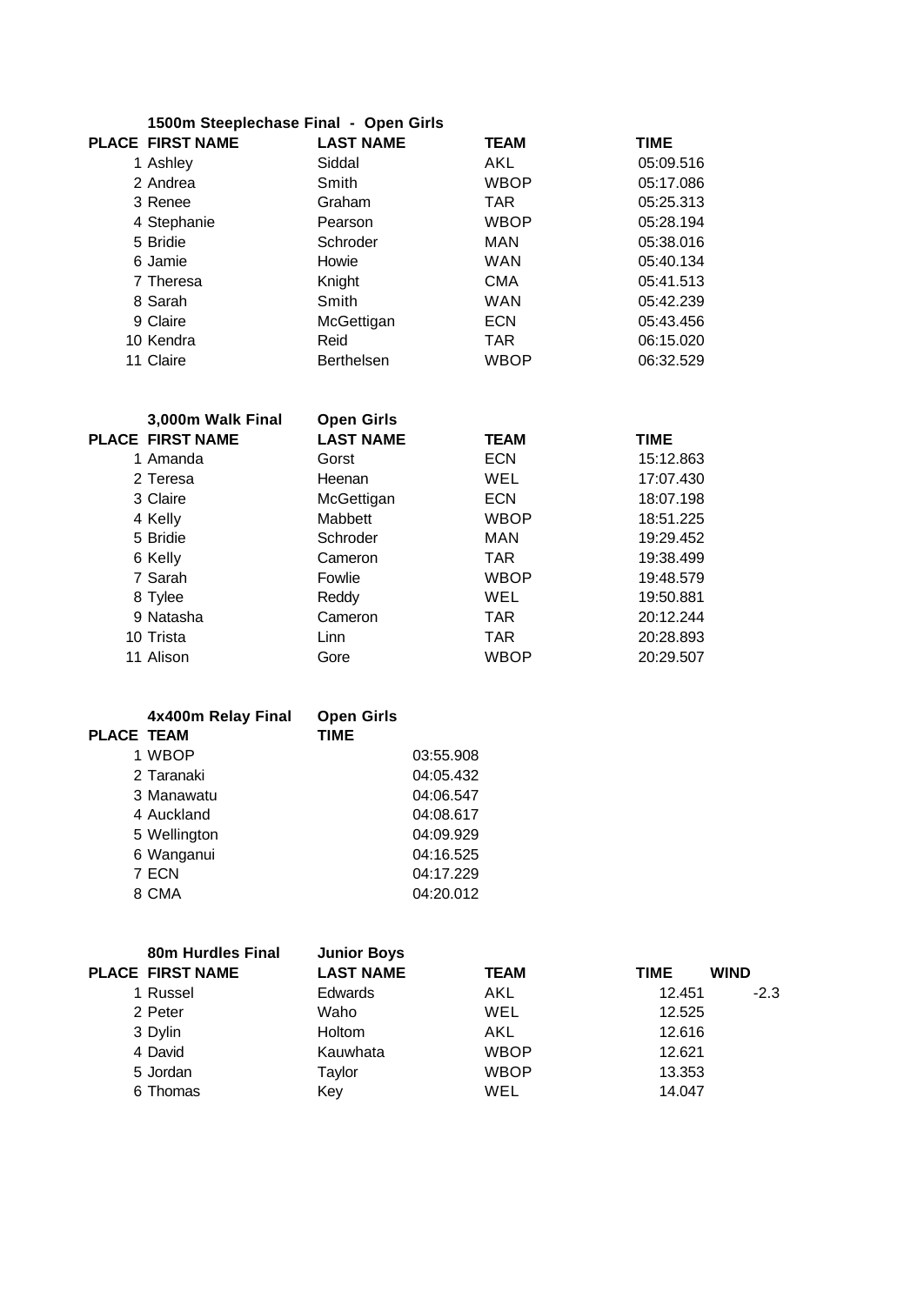|            | 100m                    | <b>Junior Boys</b> |             |             |             |
|------------|-------------------------|--------------------|-------------|-------------|-------------|
|            | <b>Heat One</b>         |                    |             |             |             |
|            | <b>PLACE FIRST NAME</b> | <b>LAST NAME</b>   | <b>TEAM</b> | <b>TIME</b> | <b>WIND</b> |
|            | 1 Maru                  | Henry              | <b>WBOP</b> | 12.326      | $-3.0$      |
|            | 2 Gareth                | Lumley             | WEL         | 12.628      |             |
|            | 3 Matt                  | Chapman            | <b>ECN</b>  | 13.019      |             |
|            | 4 Callum                | Heigh              | <b>WAN</b>  | 13.152      |             |
|            | 5 Adam                  | Cook               | <b>NTH</b>  | 13.214      |             |
|            | 6 Nathan                | Dodkin             | <b>TAR</b>  | 13.520      |             |
|            | <b>Heat Two</b>         |                    |             |             |             |
|            | <b>PLACE FIRST NAME</b> | <b>LAST NAME</b>   | <b>TEAM</b> | <b>TIME</b> | <b>WIND</b> |
|            | 1 Leslie                | Laing              | <b>ECN</b>  | 12.937      | $-6.2$      |
|            | 2 Jerrard               | September          | <b>NHB</b>  | 13.005      |             |
|            | 3 Leeroy                | Coleman            | <b>NTH</b>  | 13.010      |             |
|            | 4 Shaane                | Tumahai            | AKL         | 13.041      |             |
|            | 5 Karlo                 | Fogl               | <b>ECN</b>  | 14.123      |             |
|            | <b>Heat Three</b>       |                    |             |             |             |
|            | <b>PLACE FIRST NAME</b> | <b>LAST NAME</b>   | <b>TEAM</b> | <b>TIME</b> | <b>WIND</b> |
|            | 1 Sammy                 | Ho                 | <b>AKL</b>  | 13.181      | $-4.0$      |
|            | 2 Cale                  | Silich             | <b>NHB</b>  | 13.263      |             |
|            | 3 Patrick               | Morrison           | <b>NTH</b>  | 13.363      |             |
| <b>DNF</b> | Peleni                  | Panapa             | WEL         |             |             |
|            | <b>Heat Four</b>        |                    |             |             |             |
|            | <b>PLACE FIRST NAME</b> | <b>LAST NAME</b>   | <b>TEAM</b> | <b>TIME</b> | <b>WIND</b> |
|            | 1 Thomas                | Kelly              | <b>WEL</b>  | 12.463      | $-4.5$      |
|            | 2 Dylan                 | Holtom             | <b>AKL</b>  | 13.269      |             |
|            | 3 Thomas                | Poupouare          | <b>NHB</b>  | 13.691      |             |
|            | 4 Pierce                | Albert-Kingi       | <b>CMA</b>  | 14.085      |             |
| <b>DNF</b> | Bauro                   | Kairaoi            | <b>WBOP</b> |             |             |
|            | <b>Final</b>            |                    |             |             |             |
|            | <b>PLACE FIRST NAME</b> | <b>LAST NAME</b>   | <b>TEAM</b> | <b>TIME</b> | <b>WIND</b> |
|            | 1 Thomas                | Kelly              | WEL         | 11.830      | $-4.1$      |
|            | 2 Maru                  | Henry              | <b>WBOP</b> | 11.970      |             |
|            | 3 Leeroy                | Coleman            | <b>NHB</b>  | 12.440      |             |
|            | 4 Gareth                | Lumley             | WEL         | 12.521      |             |
|            | 5 Jerrard               | September          | <b>NHB</b>  | 12.536      |             |
|            | 6 Lesile                | Laing              | <b>ECN</b>  | 12.673      |             |
|            | 7 Matt                  | Chapman            | <b>ECN</b>  | 12.780      |             |
|            | 8 Sammy                 | Ho                 | <b>AKL</b>  | 12.852      |             |
|            | 200m                    | <b>Junior Boys</b> |             |             |             |
|            | <b>Heat One</b>         |                    |             |             |             |
|            | <b>PLACE FIRST NAME</b> | <b>LAST NAME</b>   | <b>TEAM</b> | <b>TIME</b> | <b>WIND</b> |
|            | 1 Maru                  | Henry              | <b>WBOP</b> | 24.241      | $-0.2$      |
|            | 2 Rakeha                | Cook               | <b>NTH</b>  | 25.635      |             |
|            | 3 Patrick               | Morrison           | <b>NTH</b>  | 25.925      |             |
|            | 4 Leon                  | Henry              | <b>NHB</b>  | 26.303      |             |
|            |                         |                    |             |             |             |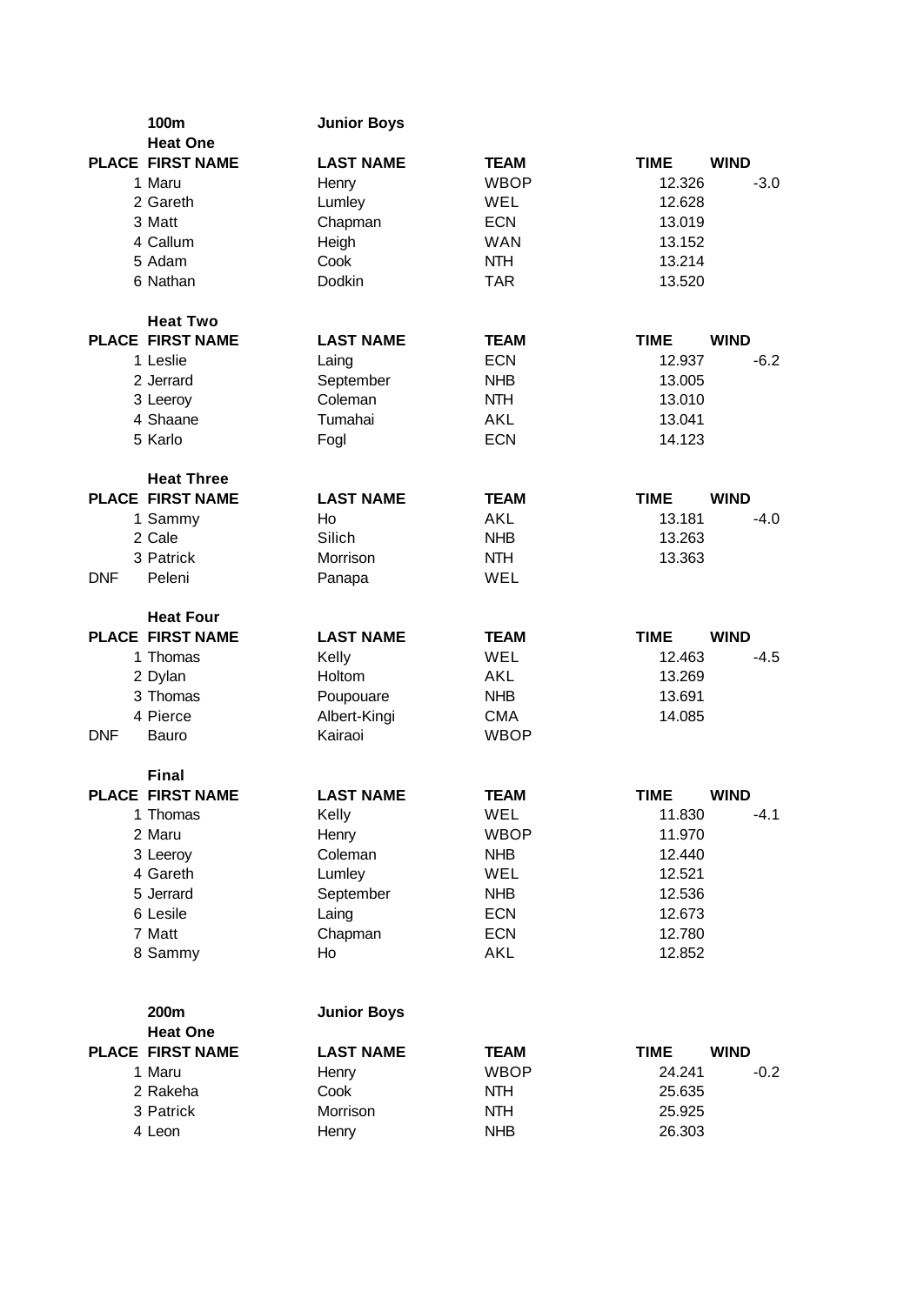| <b>Heat Two</b>         |                    |             |                            |
|-------------------------|--------------------|-------------|----------------------------|
| <b>PLACE FIRST NAME</b> | <b>LAST NAME</b>   | <b>TEAM</b> | <b>TIME</b><br><b>WIND</b> |
| 1 Jerrard               | September          | <b>NHB</b>  | 24.670<br>$-1.4$           |
| 2 Jesse                 | <b>Buchan</b>      | <b>CMA</b>  | 24.741                     |
| 3 Peleni                | Panapa             | WEL         | 24.865                     |
| 4 Diego                 | Fourie             | <b>AKL</b>  | 25.146                     |
| 5 Leslie                | Laing              | <b>ECN</b>  | 25.805                     |
| 6 Brad                  | <b>Bennett</b>     | <b>TAR</b>  | 26.374                     |
| <b>Heat Three</b>       |                    |             |                            |
| <b>PLACE FIRST NAME</b> | <b>LAST NAME</b>   | <b>TEAM</b> | <b>TIME</b><br><b>WIND</b> |
| 1 Thomas                |                    | WEL         | 24.136<br>$-0.6$           |
| 2 Nathan                | Kelly              | <b>TAR</b>  |                            |
|                         | Dodkin             |             | 25.573                     |
| 3 Alex                  | Hodgson            | <b>NHB</b>  | 26.200                     |
| 4 Karl                  | Moratti            | <b>WAN</b>  | 26.778                     |
| <b>Final</b>            |                    |             |                            |
| <b>PLACE FIRST NAME</b> | <b>LAST NAME</b>   | <b>TEAM</b> | <b>WIND</b><br><b>TIME</b> |
| 1 Thomas                | Kelly              | <b>WEL</b>  | 24.170<br>$-3.0$           |
| 2 Maru                  | Henry              | <b>WBOP</b> | 24.365                     |
| 3 Jesse                 | <b>Buchan</b>      | <b>CMA</b>  | 24.911                     |
| 4 Jerrard               | September          | <b>NHB</b>  | 25.112                     |
| 5 Peleni                | Panapa             | WEL         | 25.220                     |
| 6 Diego                 | Fourie             | <b>AKL</b>  | 25.275                     |
| 7 Rakeha                | Cook               | <b>NTH</b>  | 26.256                     |
| 8 Nathan                | Dodkin             | <b>TAR</b>  | 26.648                     |
|                         |                    |             |                            |
| 300m<br><b>Heat One</b> | <b>Junior Boys</b> |             |                            |
| <b>PLACE FIRST NAME</b> | <b>LAST NAME</b>   | <b>TEAM</b> | <b>TIME</b>                |
|                         |                    | <b>AKL</b>  |                            |
| 1 Cameron               | Rule               |             | 41.367                     |
| 2 Alex                  | Hodgson            | <b>NHB</b>  | 41.880                     |
| 3 Matt                  | Henry              | <b>AKL</b>  | 42.600                     |
| 4 Rhys                  | TeNana             | <b>NTH</b>  | 43.200                     |
| 5 Brad                  | Nicol              | <b>ECN</b>  | 43.360                     |
| 6 Daniel                | Milne              | <b>AKL</b>  | 43.443                     |
| <b>Heat Two</b>         |                    |             |                            |
| PLACE FIRST NAME        | <b>LAST NAME</b>   | <b>TEAM</b> | <b>TIME</b>                |
| 1 Daniel                | Stevenson          | <b>WBOP</b> | 40.438                     |
| 2 Peter                 | Waho               | WEL         | 40.731                     |
| 3 Brad                  | <b>Bennett</b>     | <b>TAR</b>  | 41.353                     |
| 4 Patrick               | Morrison           | <b>NTH</b>  | 41.687                     |
| 5 Karl                  | Moratti            | <b>WAN</b>  | 42.112                     |
| <b>Heat Three</b>       |                    |             |                            |
| <b>PLACE FIRST NAME</b> | <b>LAST NAME</b>   | <b>TEAM</b> | <b>TIME</b>                |
| 1 Jesse                 | <b>Buchan</b>      | <b>CMA</b>  | 39.877                     |
| 2 Oliver                | Young              | <b>WBOP</b> | 41.781                     |
| 3 John                  | Niyonsaba          | <b>AKL</b>  | 42.181                     |
| 4 Tama                  | Hipango            | <b>WAN</b>  | 42.446                     |
| 5 Kyle                  | Bos                | <b>CMA</b>  | 45.297                     |
|                         |                    |             |                            |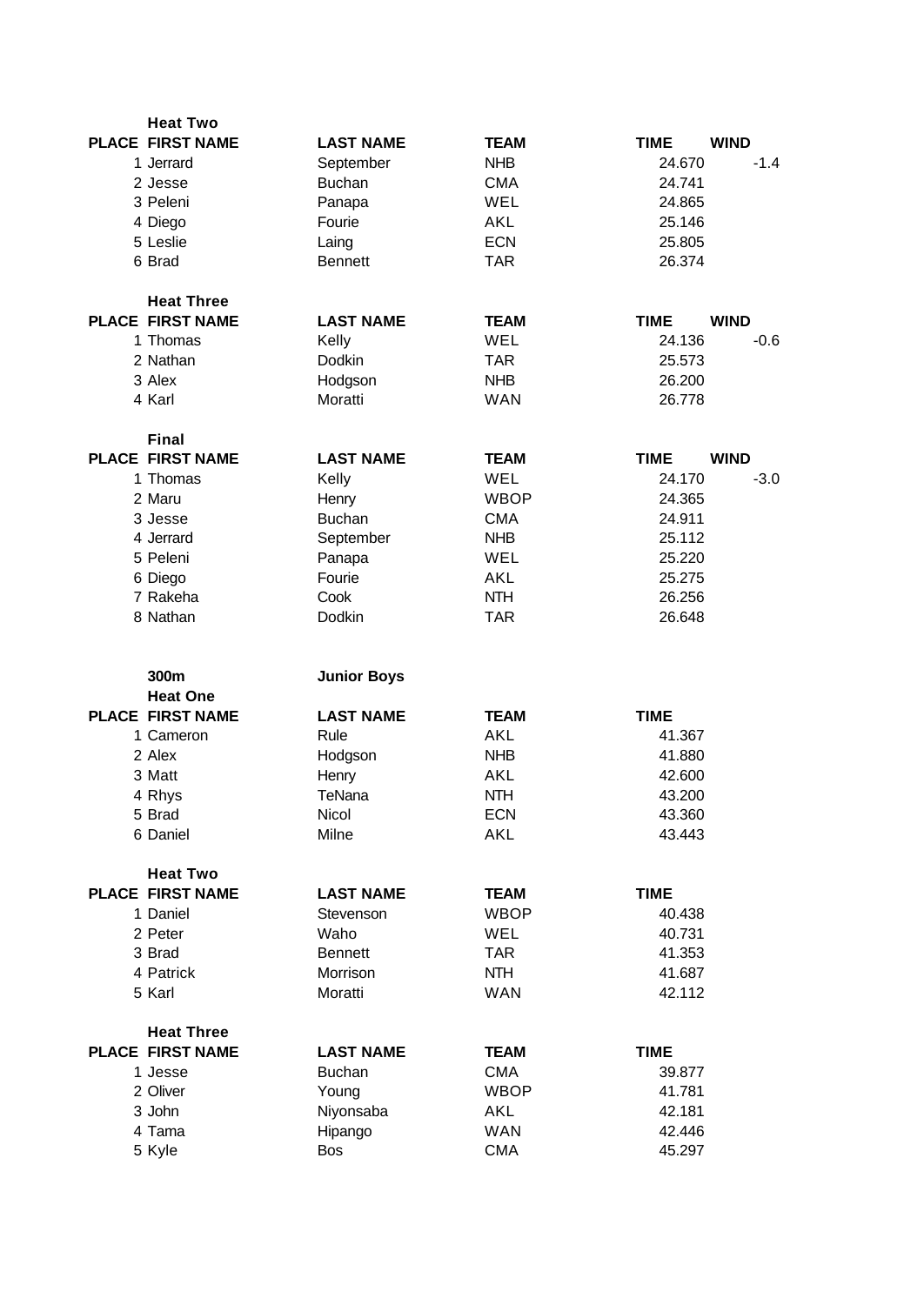| <b>Final</b>            |                    |             |                         |
|-------------------------|--------------------|-------------|-------------------------|
| <b>PLACE FIRST NAME</b> | <b>LAST NAME</b>   | <b>TEAM</b> | <b>TIME</b>             |
| 1 Jesse                 | <b>Buchan</b>      | <b>CMA</b>  | 38.318                  |
| 2 Cameron               | Rule               | AKL         | 39.059                  |
| 3 Alex                  | Hodgson            | <b>NHB</b>  | 39.518                  |
| 4 Patrick               | Morrison           | <b>NTH</b>  | 40.034                  |
| 5 Daniel                | Stevenson          | <b>WBOP</b> | 40.546                  |
| 6 Oliver                | Young              | <b>WBOP</b> | 40.940                  |
| 7 Brad                  | <b>Bennett</b>     | <b>TAR</b>  | 41.373                  |
| <b>DNF</b><br>Peter     | Waho               | WEL         |                         |
| 800m                    | <b>Junior Boys</b> |             |                         |
| <b>Heat One</b>         |                    |             |                         |
| <b>PLACE FIRST NAME</b> | <b>LAST NAME</b>   | <b>TEAM</b> | <b>TIME</b>             |
| 1 Tyler                 | MacLeod            | <b>TAR</b>  | $2.08*$                 |
| 2 Zaan                  | Janse              | <b>CMA</b>  | $2.17*$                 |
| 3 Kyle                  | <b>Bos</b>         | <b>CMA</b>  | $2.18*$                 |
| 4 Adam                  | McGeorge           | <b>WBOP</b> | $2.19*$                 |
| 5 Brent                 | Matushka           | AKL         | $2.26*$                 |
| 6 Michael               | Green              | <b>WBOP</b> | $2.27*$                 |
| 7 Tama                  | Hipango            | <b>WAN</b>  | $2.34*$                 |
| <b>Heat Two</b>         |                    |             | * Manually entered time |
| <b>PLACE FIRST NAME</b> | <b>LAST NAME</b>   | <b>TEAM</b> | <b>TIME</b>             |
| 1 Steven                | Langdon            | <b>WBOP</b> | 02:13.022               |
| 2 Diego                 | Fourie             | AKL         | 02:14.795               |
| 3 Matthew               | Beard              | <b>NHB</b>  | 02:15.284               |
| 4 Terry                 | O'Donnell          | <b>TAR</b>  | 02:15.803               |
| 5 Brad                  | Nicol              | <b>ECN</b>  | 02:16.147               |
| 6 Aaron                 | Doyle              | <b>NHB</b>  | 02:20.774               |
| <b>Final</b>            |                    |             |                         |
| <b>PLACE FIRST NAME</b> | <b>LAST NAME</b>   | <b>TEAM</b> | <b>TIME</b>             |
| 1 Tyler                 | MacLeod            | TAR         | 02:05.626               |
| 2 Karl                  | <b>Boss</b>        | <b>CMA</b>  | 02:09.282               |
| 3 Steven                | Langdon            | <b>WBOP</b> | 02:09.332               |
| 4 Diego                 | Fourie             | AKL         | 02:09.470               |
| 5 Matthew               | Beard              | <b>NHB</b>  | 02:12.274               |
| 6 Zaan                  | Janse              | WEL         | 02:14.059               |
| 7 Terry                 | O'Donnell          | <b>TAR</b>  | 02:17.777               |
| 8 Brad                  | Nicol              | <b>ECN</b>  | 02:18.127               |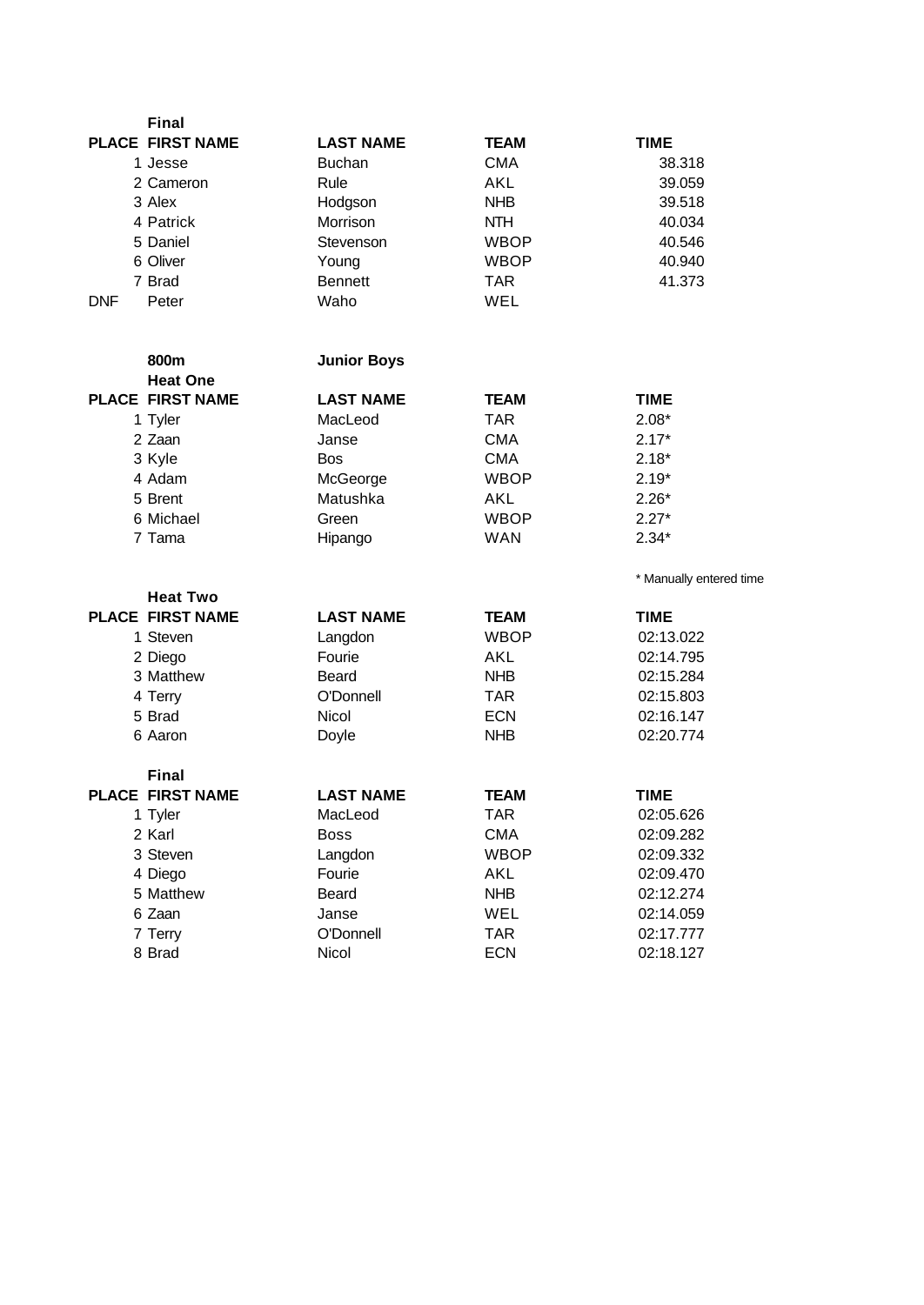|                 | 1500m Final      | <b>Junior Boys</b> |             |             |
|-----------------|------------------|--------------------|-------------|-------------|
|                 | PLACE FIRST NAME | <b>LAST NAME</b>   | <b>TEAM</b> | <b>TIME</b> |
|                 | 1 Tyler          | MacLeod            | <b>TAR</b>  | 04:25.187   |
|                 | 2 Brent          | Stevenson          | <b>TAR</b>  | 04:29.473   |
|                 | 3 Fetalow        | Zamo               | AKL         | 04:36.923   |
|                 | 4 Adam           | McGeorge           | <b>WBOP</b> | 04:38.672   |
|                 | 5 Matthew        | Beard              | <b>NHB</b>  | 04:38.807   |
|                 | 6 Carl           | Dalby              | <b>WBOP</b> | 04:41.383   |
|                 | 7 William        | Green              | AKL         | 04:41.709   |
|                 | 8 Tim            | Hood               | AKL         | 04:42.075   |
|                 | 9 Brendon        | <b>Blacklaws</b>   | <b>WEL</b>  | 04:43.514   |
| 10 <sub>D</sub> |                  | Stovelaar          | <b>WBOP</b> | 04:44.495   |
|                 | 11 Jake          | Robertson          | <b>WBOP</b> | 04:45.775   |
|                 | 12 Ryan          | Woolley            | <b>ECN</b>  | 04:46.220   |
|                 | 13 Joe           | Ranginui           | <b>NTH</b>  | 04:52.859   |

| 3,000m Final            | <b>Junior Boys</b> |             |             |
|-------------------------|--------------------|-------------|-------------|
| <b>PLACE FIRST NAME</b> | <b>LAST NAME</b>   | <b>TEAM</b> | <b>TIME</b> |
| 1 Fetalow               | Zomo               | AKL.        | 09:56.590   |
| 2 Brent                 | Stevenson          | <b>TAR</b>  | 09:57.246   |
| 3 Tom                   | Hood               | AKL.        | 09:57.747   |
| 4 Chris                 | Verhoeven          | <b>ECN</b>  | 10:08.483   |
| 5 Ryan                  | Woolley            | <b>ECN</b>  | 10:10.637   |
| 6 William               | Green              | <b>AKL</b>  | 10:11.672   |
| 7 Colin                 | Mathis             | <b>WBOP</b> | 10:21.828   |
| 8 Zane                  | Robertson          | <b>WBOP</b> | 10:24.616   |
| 9 Carl                  | Dalby              | WBOP        | 10:24.820   |
| $10$ Joe                | Ranginui           | <b>NTH</b>  | 10:49.659   |
| 11 Nathan               | Coombes            | <b>TAR</b>  | 10:54.196   |

|                   | 4x100m Relay Final | <b>Junior Boys</b> |        |
|-------------------|--------------------|--------------------|--------|
| <b>PLACE TEAM</b> |                    | <b>TIME</b>        |        |
|                   | 1 Wellington       |                    | 46.934 |
|                   | 2 WBOP             |                    | 47.961 |
|                   | 3 North Harbour    |                    | 48.185 |
|                   | 4 Auckland         |                    | 48.322 |
|                   | 5 Northland        |                    | 48.337 |
|                   | 6 ECN              |                    | 50.380 |
|                   | 7 Taranaki         |                    | 50.488 |

| 100m Hurdles<br><b>Intermediate Boys</b><br><b>Heat One</b> |                         |                  |             |             |             |
|-------------------------------------------------------------|-------------------------|------------------|-------------|-------------|-------------|
|                                                             | <b>PLACE FIRST NAME</b> | <b>LAST NAME</b> | <b>TEAM</b> | <b>TIME</b> | <b>WIND</b> |
|                                                             | 1 Nick                  | Kalivati         | WEL         | 14.732      | $-4.9$      |
|                                                             | 2 Bryon                 | Wood             | <b>WBOP</b> | 15.493      |             |
|                                                             | 3 Simon                 | Badger           | AKL         | 15.726      |             |
|                                                             | 4 Josh                  | Kauika           | WAN         | 15.825      |             |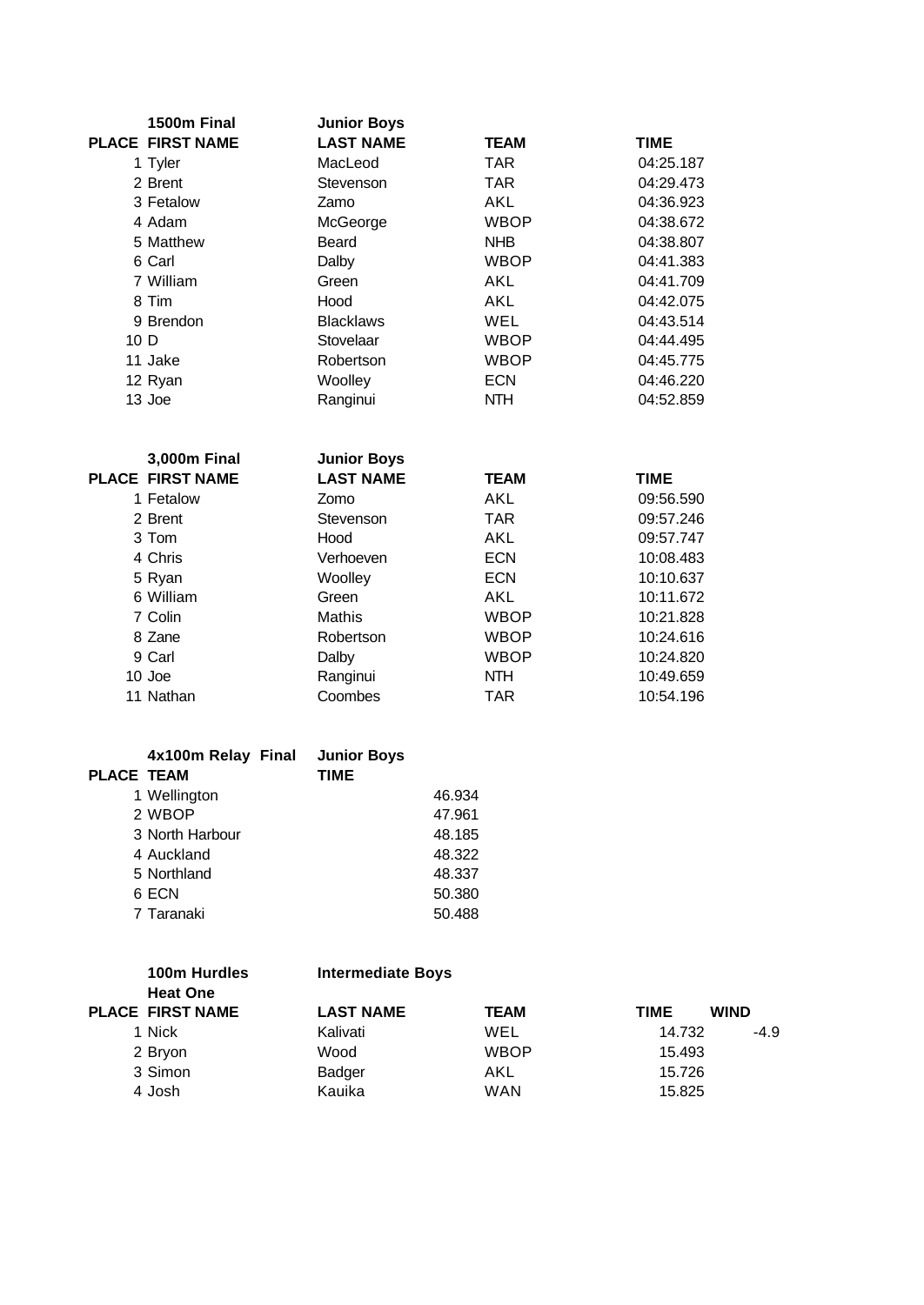| <b>Heat Two</b>         |                          |             |                            |
|-------------------------|--------------------------|-------------|----------------------------|
| <b>PLACE FIRST NAME</b> | <b>LAST NAME</b>         | <b>TEAM</b> | <b>TIME</b><br><b>WIND</b> |
| 1 Arthur                | Nyel                     | WEL         | 15.169<br>$-4.2$           |
| 2 Jeffrey               | Simpson                  | AKL         | 15.395                     |
| 3 Jaz                   | Lilburn                  | <b>WAN</b>  | 15.964                     |
| 4 Matthew               | Wetere                   | <b>WBOP</b> | 16.374                     |
| 5 Jamie                 | Woods                    | <b>AKL</b>  | 16.461                     |
|                         |                          |             |                            |
| <b>Final</b>            |                          |             |                            |
| <b>PLACE FIRST NAME</b> | <b>LAST NAME</b>         | <b>TEAM</b> | <b>TIME</b><br><b>WIND</b> |
| 1 Nick                  | Kalivati                 | WEL         | 14.055<br>$-3.6$           |
| 2 Arthur                | Nyel                     | WEL         | 14.206                     |
| 3 Jeffrey               | Simpson                  | <b>AKL</b>  | 14.960                     |
| 4 Bryon                 | Wood                     | <b>WBOP</b> | 15.532                     |
| 5 Jaz                   | Lilburn                  | <b>WAN</b>  | 15.589                     |
| 6 Simon                 | Badger                   | <b>AKL</b>  | 15.890                     |
| 7 Matthew               | Wetere                   | <b>WBOP</b> | 16.454                     |
| 8 Josh                  | Kauika                   | <b>WAN</b>  |                            |
|                         |                          |             |                            |
| 100m                    | <b>Intermediate Boys</b> |             |                            |
| <b>Heat One</b>         |                          |             |                            |
| <b>PLACE FIRST NAME</b> | <b>LAST NAME</b>         | <b>TEAM</b> | <b>WIND</b><br><b>TIME</b> |
| 1 Ryan                  | Oughton                  | <b>NHB</b>  | $-6.3$<br>12.474           |
| 2 Nick                  | Olson                    | <b>WAR</b>  | 12.712                     |
| 3 James                 | Schwalger                | <b>CMA</b>  | 12.957                     |
| 4 Anthony               | Pene                     | <b>NTH</b>  | 12.991                     |
| 5 Mitch                 | Julian                   | <b>WBOP</b> | 13.037                     |
|                         |                          |             |                            |
| <b>Heat Two</b>         |                          |             |                            |
| <b>PLACE FIRST NAME</b> | <b>LAST NAME</b>         | <b>TEAM</b> | <b>TIME</b><br><b>WIND</b> |
| 1 Nick                  | Kalivati                 | <b>WEL</b>  | 11.843<br>$-4.2$           |
| 2 Daniel                | Natusch                  | <b>WAN</b>  | 12.413                     |
| 3 Patrick               | Dodnunski                | <b>WBOP</b> | 12.511                     |
| 4 Dion                  | Abraham                  | <b>TAR</b>  | 12.703                     |
| 5 Jamie                 | O'Loughlin               | <b>ECN</b>  | 12.876                     |
| 6 Martin                | Whistles                 | <b>NTH</b>  | 12.901                     |
|                         |                          |             |                            |
| <b>Heat Three</b>       |                          |             |                            |
| <b>PLACE FIRST NAME</b> | <b>LAST NAME</b>         | <b>TEAM</b> | <b>WIND</b><br><b>TIME</b> |
| 1 Brook                 | Carrington               | <b>WBOP</b> | 12.379<br>$-4.3$           |
| 2 Arthur                | Nyel                     | WEL         | 12.418                     |
| 3 Ken                   | Sommerville              | <b>MAN</b>  | 12.636                     |
| 4 Kyle                  | Manu                     | <b>TAR</b>  | 12.661                     |
| 5 Jamie                 | Hawton                   | <b>WAN</b>  | 13.023                     |
| 6 Zanazir               | Alexander                | <b>NTH</b>  | 13.157                     |
|                         |                          |             |                            |
| <b>Heat Four</b>        |                          |             |                            |
| <b>PLACE FIRST NAME</b> | <b>LAST NAME</b>         | <b>TEAM</b> | <b>TIME</b><br><b>WIND</b> |
| 1 Jake                  | Matheson                 | <b>WBOP</b> | 12.356<br>$-6.8$           |
| 2 Kwame                 | Adutwum                  | <b>AKL</b>  | 12.569                     |
| 3 Saeed                 | Saeed                    | <b>AKL</b>  | 12.646                     |
| 4 Chris                 | Lunny                    | <b>ECN</b>  | 12.679                     |
| 5 Robert                | TeHau-Fergusson          | <b>ECN</b>  | 12.832                     |
| 6 Gareth                | Goodin                   | <b>TAR</b>  | 12.921                     |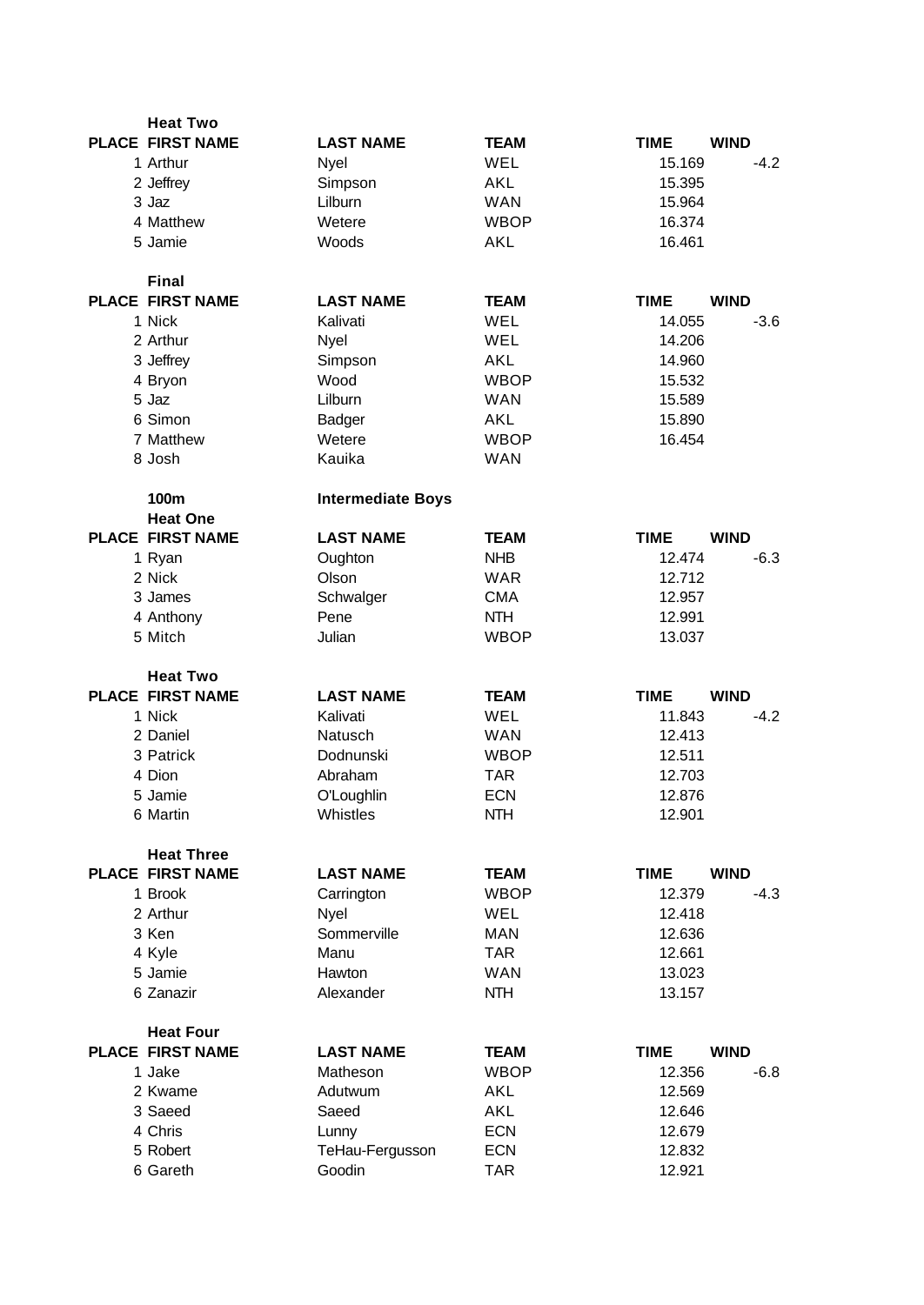| <b>Final</b>            |                          |             |                            |
|-------------------------|--------------------------|-------------|----------------------------|
| <b>PLACE FIRST NAME</b> | <b>LAST NAME</b>         | <b>TEAM</b> | <b>WIND</b><br><b>TIME</b> |
| 1 Nick                  | Kalivati                 | <b>WEL</b>  | 11.751<br>$-4.1$           |
| 2 Jake                  | Matheson                 | <b>WBOP</b> | 11.970                     |
| 3 Brook                 | Carrington               | <b>WBOP</b> | 12.047                     |
| 4 Daniel                | Natusch                  | <b>WAN</b>  | 12.098                     |
| 5 Kwame                 | Adutwum                  | AKL         | 12.230                     |
| 6 Ryan                  | Oughton                  | <b>NHB</b>  | 12.271                     |
| 7 Arthur                | Nyel                     | WEL         | 12.327                     |
| 8 Patrick               | Dodnunski                | <b>WBOP</b> | 12.455                     |
|                         |                          |             |                            |
| <b>200m</b>             | <b>Intermediate Boys</b> |             |                            |
| <b>Heat One</b>         |                          |             |                            |
| <b>PLACE FIRST NAME</b> | <b>LAST NAME</b>         | <b>TEAM</b> | <b>WIND</b><br><b>TIME</b> |
| 1 Jordan                | Vandermade               | <b>AKL</b>  | $-1.8$<br>23.678           |
| 2 Philip                | Young                    | <b>TAR</b>  | 24.197                     |
| 3 Nik                   | Vincent                  | <b>TAR</b>  | 24.329                     |
| 4 J                     | Martin                   | <b>MAN</b>  | 24.907                     |
| 5 Jamie                 | Kauike                   |             | 25.122                     |
|                         |                          |             |                            |
| <b>Heat Two</b>         |                          |             |                            |
| <b>PLACE FIRST NAME</b> | <b>LAST NAME</b>         | <b>TEAM</b> | <b>WIND</b><br><b>TIME</b> |
| 1 Nick                  | Kalivati                 | WEL         | $-1.8$<br>23.436           |
| 2 Hautahi               | Kingi                    | <b>WAN</b>  | 24.148                     |
| 3 Nick                  | Olsen                    | <b>WAR</b>  | 24.257                     |
| 4 Robert                | Tehau-Fergusson          | <b>ECN</b>  | 24.830                     |
| <b>Heat Three</b>       |                          |             |                            |
| <b>PLACE FIRST NAME</b> | <b>LAST NAME</b>         | <b>TEAM</b> | <b>TIME</b><br><b>WIND</b> |
| 1 Saeed                 | Saeed                    | <b>AKL</b>  | $-2.1$<br>23.846           |
| 2 Jake                  | Matheson                 | <b>WBOP</b> | 23.925                     |
| 3 Chris                 | Lunny                    | <b>ECN</b>  | 24.054                     |
| 4 Tom                   | McLean                   | <b>WEL</b>  | 24.243                     |
| 5 Gareth                | Goodin                   | <b>TAR</b>  | 24.580                     |
| 6 James                 | Schwalger                | <b>CMA</b>  | 25.286                     |
| 7 Zanazir               | Alexander                | <b>NTH</b>  | 25.530                     |
|                         |                          |             |                            |
| <b>Heat Four</b>        |                          |             |                            |
| <b>PLACE FIRST NAME</b> | <b>LAST NAME</b>         | <b>TEAM</b> | <b>WIND</b><br><b>TIME</b> |
| 1 Ben                   | Sutton-Davis             | <b>MAN</b>  | 23.788<br>$-2.3$           |
| 2 Daniel                | Natusch                  | <b>WAN</b>  | 23.815                     |
| 3 Ken                   | Sommerville              | <b>MAN</b>  | 24.162                     |
| 4 Mitch                 | Julian                   | <b>WBOP</b> | 24.712                     |
| 5 Jamie                 | O'Loughlin               | <b>ECN</b>  | 25.233                     |
| 6 Martin                | Whistler                 | <b>NTH</b>  | 25.280                     |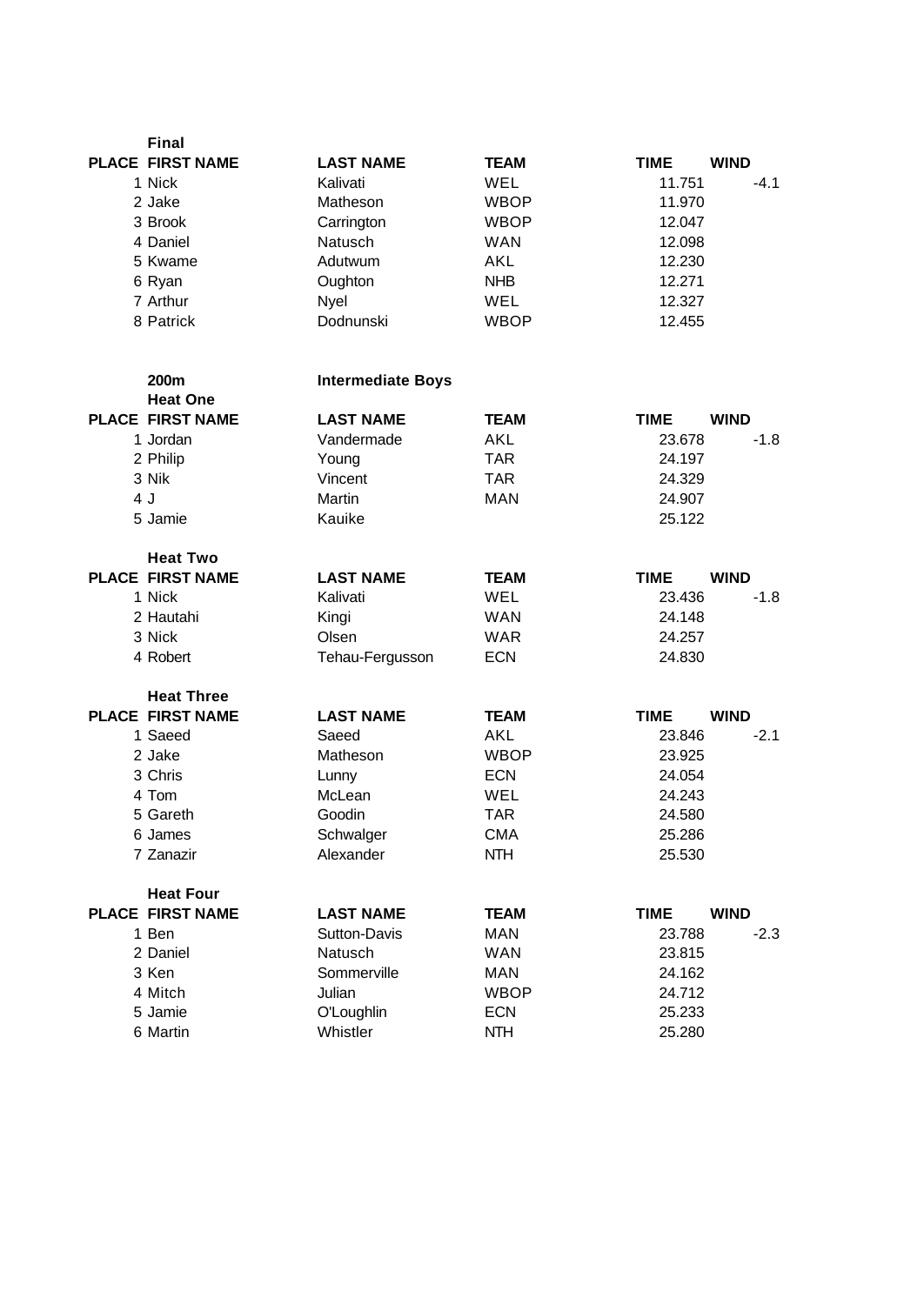| <b>Final</b>                     |                          |             |             |             |
|----------------------------------|--------------------------|-------------|-------------|-------------|
| <b>PLACE FIRST NAME</b>          | <b>LAST NAME</b>         | <b>TEAM</b> | <b>TIME</b> | <b>WIND</b> |
| 1 Jordan                         | Vandermade               | <b>AKL</b>  | 22.820      | $-5.0$      |
| 2 Nick                           | Kalivati                 | WEL         | 23.316      |             |
| 3 Daniel                         | Natusch                  | <b>WAN</b>  | 23.886      |             |
| 4 Ben                            | Sutton-Davis             | <b>MAN</b>  | 23.895      |             |
| 5 Jake                           | Matheson                 | <b>WBOP</b> | 24.156      |             |
| 6 Ken                            | Sommerville              | <b>MAN</b>  | 24.335      |             |
| 7 Chris                          | Lunny                    | <b>ECN</b>  | 24.384      |             |
| 8 Saeed                          | Saeed                    | <b>AKL</b>  | 24.567      |             |
| 400m                             | <b>Intermediate Boys</b> |             |             |             |
| <b>Heat One</b>                  |                          |             |             |             |
| <b>PLACE FIRST NAME</b>          | <b>LAST NAME</b>         | <b>TEAM</b> | <b>TIME</b> |             |
| 1 Jordan                         | Vandermade               | AKL         | 52.577      |             |
| 2 Hautahi                        | Kingi                    | <b>WAN</b>  | 55.415      |             |
| 3 Barend                         | Swart                    | <b>WBOP</b> | 57.392      |             |
| <b>Heat Two</b>                  |                          |             |             |             |
| <b>PLACE FIRST NAME</b>          | <b>LAST NAME</b>         | <b>TEAM</b> | <b>TIME</b> |             |
| 1 Ben                            | Sutton-Davis             | <b>MAN</b>  | 53.331      |             |
| 2 Nick                           | Vincent                  | <b>TAR</b>  | 53.365      |             |
| 3 Jamie                          | Kauika                   | <b>WAN</b>  | 54.191      |             |
| 4 Malcom                         | Ash                      | <b>AKL</b>  | 55.670      |             |
| 5 Peter                          | Yee                      | <b>CMA</b>  | 62.276      |             |
| <b>Heat Three</b>                |                          |             |             |             |
| <b>PLACE FIRST NAME</b>          | <b>LAST NAME</b>         | <b>TEAM</b> | <b>TIME</b> |             |
| 1 Chris                          | Gillies                  | <b>AKL</b>  | 54.334      |             |
| 2 Ryan                           | Jordan                   | <b>NTH</b>  | 54.862      |             |
| 3 Philip                         | Young                    | <b>TAR</b>  | 54.964      |             |
| 4 Matthew                        | Ramsay                   | <b>NTH</b>  | 59.405      |             |
| Final<br><b>PLACE FIRST NAME</b> | <b>LAST NAME</b>         | <b>TEAM</b> | <b>TIME</b> |             |
| 1 Jordan                         | Vandermade               | <b>AKL</b>  | 49.539      |             |
| 2 Ben                            | Sutton-Davis             | <b>MAN</b>  | 51.625      |             |
| 3 Nick                           | Vincent                  | <b>TAR</b>  | 52.077      |             |
| 4 Chris                          | Gillies                  | <b>AKL</b>  | 52.450      |             |
| 5 Jamie                          | Kauika                   | <b>WAN</b>  | 53.202      |             |
| 6 Hautahi                        | Kingi                    | <b>WAN</b>  | 54.165      |             |
| 7 Ryan                           | Jordan                   | NTH         | 54.440      |             |
| 8 Philip                         | Young                    | <b>TAR</b>  | 54.951      |             |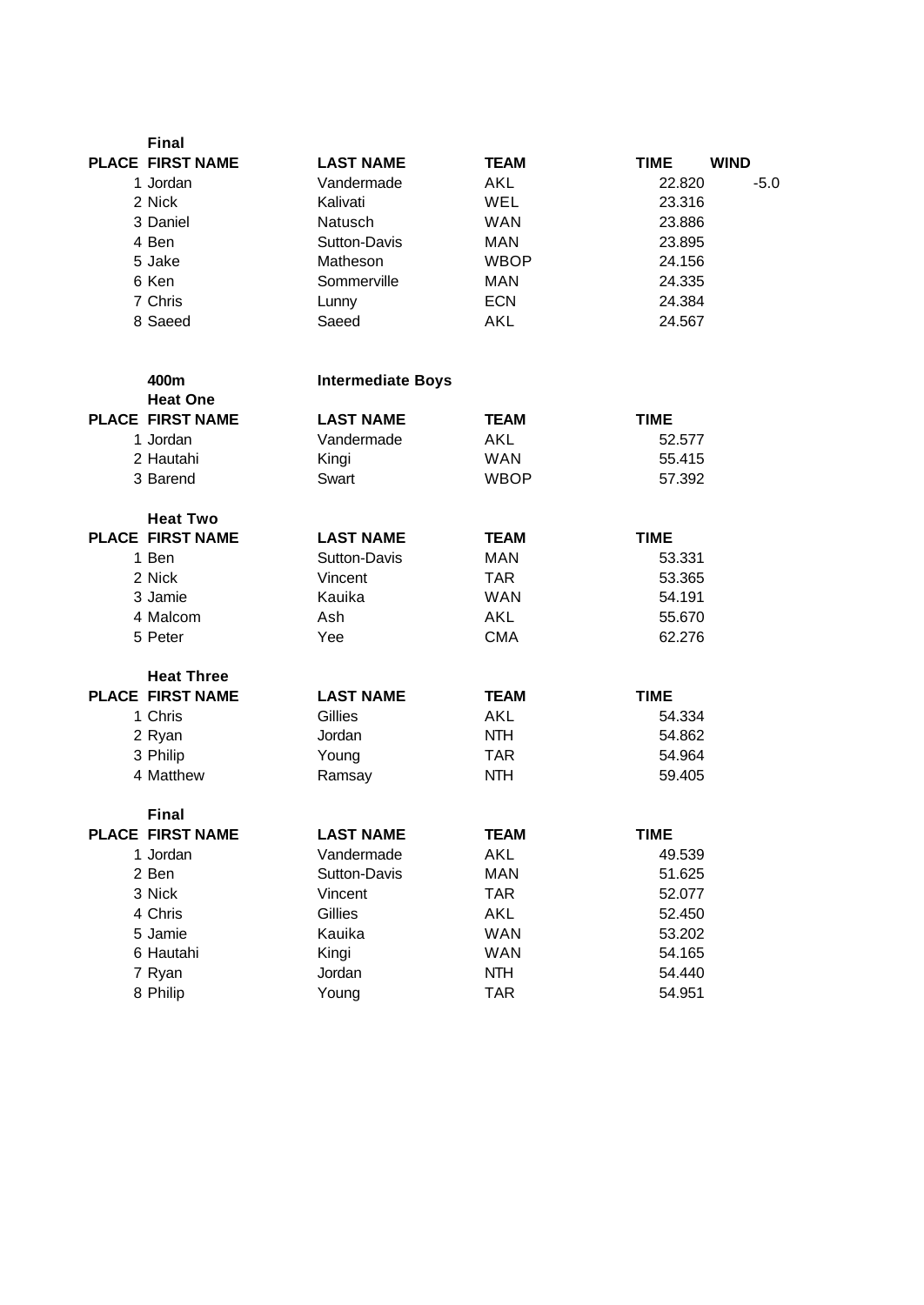| 800m                                    | <b>Intermediate Boys</b> |             |             |
|-----------------------------------------|--------------------------|-------------|-------------|
| <b>Heat One</b>                         |                          |             |             |
| <b>PLACE FIRST NAME</b>                 | <b>LAST NAME</b>         | <b>TEAM</b> | <b>TIME</b> |
| 1 Scott                                 | Nicol                    | <b>ECN</b>  | 2m04.2      |
| 2 Carl                                  | MacKenzie                | <b>WAN</b>  | 2m04.6      |
| 3 Malcom                                | <b>Hicks</b>             | <b>AKL</b>  | 2m04.9      |
| 4 Daniel                                | <b>Bond</b>              | WEL         | 2m05.5      |
| 5 Darren                                | Smith                    | <b>WAR</b>  | 2m07.5      |
| 6 Tim                                   | Richardson               | <b>MAN</b>  | 2m09.6      |
| 7 Anthony                               | Wicks                    | WEL         | 2m12.3      |
| 8 Fraser                                | Quinn                    | <b>WAR</b>  | 2m18.0      |
| (Hand times for heats)                  |                          |             |             |
| <b>Heat Two</b>                         |                          |             |             |
| <b>PLACE FIRST NAME</b>                 | <b>LAST NAME</b>         | <b>TEAM</b> | <b>TIME</b> |
| 1 Daniel                                | Moses                    | <b>WAR</b>  | 2m05.9      |
| 2 Scott                                 | O'Laughlon               | <b>AKL</b>  | 2m06.1      |
| 3 Victor                                | Verveer                  | <b>TAR</b>  | 2m06.3      |
| 4 Ryan                                  | Wiggins                  | <b>ECN</b>  | 2m06.6      |
| 5 Adam                                  | Whitelock                | <b>MAN</b>  | 2m06.9      |
| 6 Aaron                                 | Jackson                  | <b>AKL</b>  | 2m10.9      |
| (Hand times for heats)                  |                          |             |             |
|                                         |                          |             |             |
| <b>Final</b><br><b>PLACE FIRST NAME</b> | <b>LAST NAME</b>         | <b>TEAM</b> | <b>TIME</b> |
| 1 Scott                                 | Nicol                    | <b>ECN</b>  | 01:58.872   |
| 2 Daniel                                | Moses                    | <b>WAR</b>  | 02:00.714   |
| 3 Malcom                                | <b>Hicks</b>             | AKL         | 02:01.862   |
| 4 Carl                                  | MacKenzie                | <b>WAN</b>  | 02:02.901   |
|                                         | Verveer                  | <b>TAR</b>  | 02:02.950   |
| 5 Victor                                | Wiggins                  | <b>ECN</b>  | 02:05.820   |
| 6 Ryan<br>7 Daniel                      | <b>Bond</b>              | WEL         | 02:06.265   |
| 8 Scott                                 |                          | <b>AKL</b>  | 02:07.772   |
|                                         | O'Laughlon               |             |             |
|                                         |                          |             |             |
| 1500m Final                             | <b>Intermediate Boys</b> |             |             |
| <b>PLACE FIRST NAME</b>                 | <b>LAST NAME</b>         | <b>TEAM</b> | <b>TIME</b> |
| 1 Scott                                 | Nicol                    | <b>ECN</b>  | 04:11.557   |
| 2 Carl                                  | MacKenzie                | <b>WAN</b>  | 04:12.436   |
| 3 Tim                                   | Hodge                    | WEL         | 04:14.108   |
| 4 Malcom                                | <b>Hicks</b>             | AKL         | 04:14.457   |
| 5 Adam                                  | Whitelock                | <b>MAN</b>  | 04:15.599   |
| 6 Victor                                | Verveer                  | <b>TAR</b>  | 04:19.191   |
| 7 Aaron                                 | Jackson                  | <b>AKL</b>  | 04:23.952   |
| 8 Allan                                 | <b>Steele</b>            | WEL         | 04:25.629   |
| 9 Aaron                                 | Tozer                    | <b>WBOP</b> | 04:26.965   |
| 10 Daniel                               | <b>Bond</b>              | WEL         | 04:27.787   |
| 11 Tim                                  | Richardson               | <b>MAN</b>  | 04:28.109   |
| 12 Jon                                  | Duffy                    | <b>NTH</b>  | 04:28.751   |
| 13 Daniel                               | Wallis                   | <b>ECN</b>  | 04:29.541   |
| 14 Martin                               | Nooyen                   | <b>WBOP</b> | 04:30.142   |
| 15 Anthony                              | Wicks                    | WEL         | 04:32.983   |
| <b>DNF</b><br>Joel                      | Barr                     | <b>WBOP</b> |             |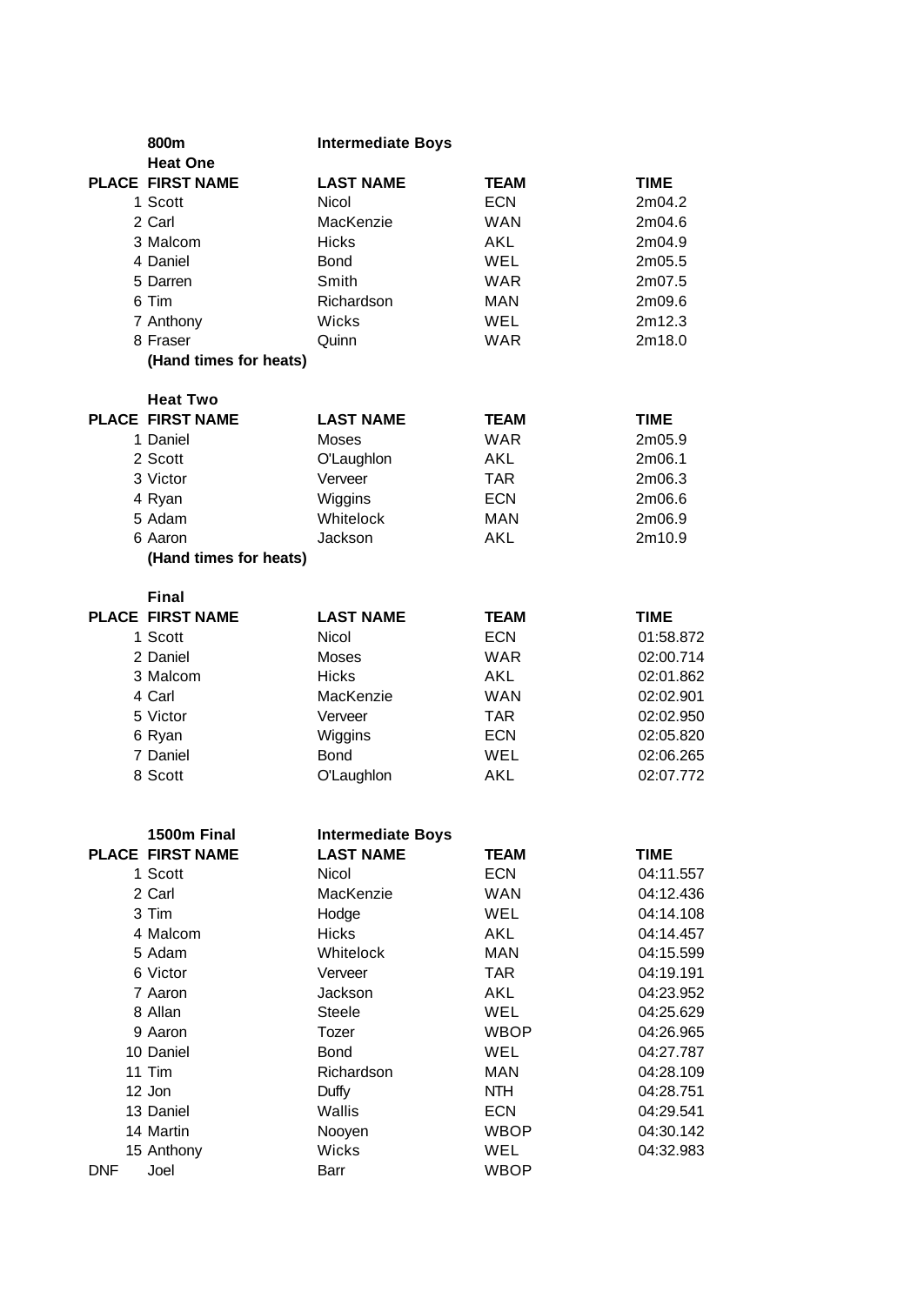| 3,000m Final<br><b>Intermediate Boys</b> |                         |                  |             |             |
|------------------------------------------|-------------------------|------------------|-------------|-------------|
|                                          | <b>PLACE FIRST NAME</b> | <b>LAST NAME</b> | <b>TEAM</b> | <b>TIME</b> |
|                                          | 1 Tim                   | Hodge            | <b>WEL</b>  | 09:21.283   |
|                                          | 2 Allan                 | Steele           | <b>WEL</b>  | 09:22.287   |
|                                          | 3 Mathew                | Mildenhall       | AKL         | 09:24.855   |
|                                          | 4 Tony                  | Milne            | <b>AKL</b>  | 09:34.945   |
|                                          | 5 Adam                  | Garner           | <b>WBOP</b> | 09:42.226   |
|                                          | 6 Andrew                | Slater           | <b>WBOP</b> | 09:45.464   |
|                                          | 7 Taama                 | Christensen      | MAN         | 09:46.812   |
|                                          | 8 Marty                 | Turek            | <b>WEL</b>  | 09:53.015   |
|                                          | 9 Daniel                | Wallis           | <b>ECN</b>  | 09:58.846   |
|                                          | 10 Hayden               | Ballentyne       | <b>TAR</b>  | 10:00.951   |
|                                          | 11 Joel                 | Barr             | <b>WBOP</b> | 10:01.043   |
| <b>DNF</b>                               | Jon                     | Duffy            | <b>NTH</b>  |             |

| <b>PLACE TEAM</b> | 4x100m Relay Final | <b>Intermediate Boys</b><br><b>TIME</b> |
|-------------------|--------------------|-----------------------------------------|
|                   | 1 Auckland         | 44.945                                  |
|                   | 2 WBOP             | 45.701                                  |
|                   | 3 Wanganui         | 46.164                                  |
|                   | 4 Taranaki         | 46.454                                  |
|                   | 5 ECN              | 47.300                                  |
|                   | 6 Countie-Manaku   | 47.562                                  |
|                   | 7 Northland        | 47.731                                  |
|                   |                    |                                         |

|            | 110m Hurdles Final      | <b>Senior Boys</b> |             |             |             |
|------------|-------------------------|--------------------|-------------|-------------|-------------|
|            | <b>PLACE FIRST NAME</b> | <b>LAST NAME</b>   | <b>TEAM</b> | <b>TIME</b> | <b>WIND</b> |
|            | 1 Philip                | Ah-lo              | <b>NHB</b>  | 15.354      | $-2.0$      |
|            | 2 Andrew                | Grover             | AKL         | 15.654      |             |
|            | 3 David                 | Cornthwaite        | AKL         | 15.771      |             |
|            | 4 Brendan               | Ward               | AKL         | 16.055      |             |
|            | 5 Thomas                | Sutherly           | WAN         | 16.085      |             |
|            | 6 Nicolas               | McKay              | <b>ECN</b>  | 16.111      |             |
|            | 7 Martin                | <b>Badenhorst</b>  | <b>MAN</b>  | 16.784      |             |
| <b>DNF</b> | Max                     | Curtis             | WEL         |             |             |

**100m Senior Boys**

| <b>LAST NAME</b> | <b>TEAM</b> | <b>TIME</b> | <b>WIND</b>                                    |
|------------------|-------------|-------------|------------------------------------------------|
| Ah-lo            | <b>NHB</b>  | N/A         | $-5.2$                                         |
| Thumath          | <b>AKL</b>  | N/A         |                                                |
| Godfrey          | MAN         | N/A         |                                                |
| Coft             | <b>WAN</b>  | N/A         |                                                |
|                  |             |             |                                                |
| <b>LAST NAME</b> | <b>TEAM</b> | <b>TIME</b> | <b>WIND</b>                                    |
| Norman           | <b>AKL</b>  |             | $-4.8$                                         |
| Fogl             | WEL         |             |                                                |
| Iwunze           | <b>WBOP</b> |             |                                                |
| Whitcher         | AKL         |             |                                                |
| Tuck             | <b>WAN</b>  |             |                                                |
|                  |             |             | 11.848<br>12.087<br>12.298<br>12.327<br>12.568 |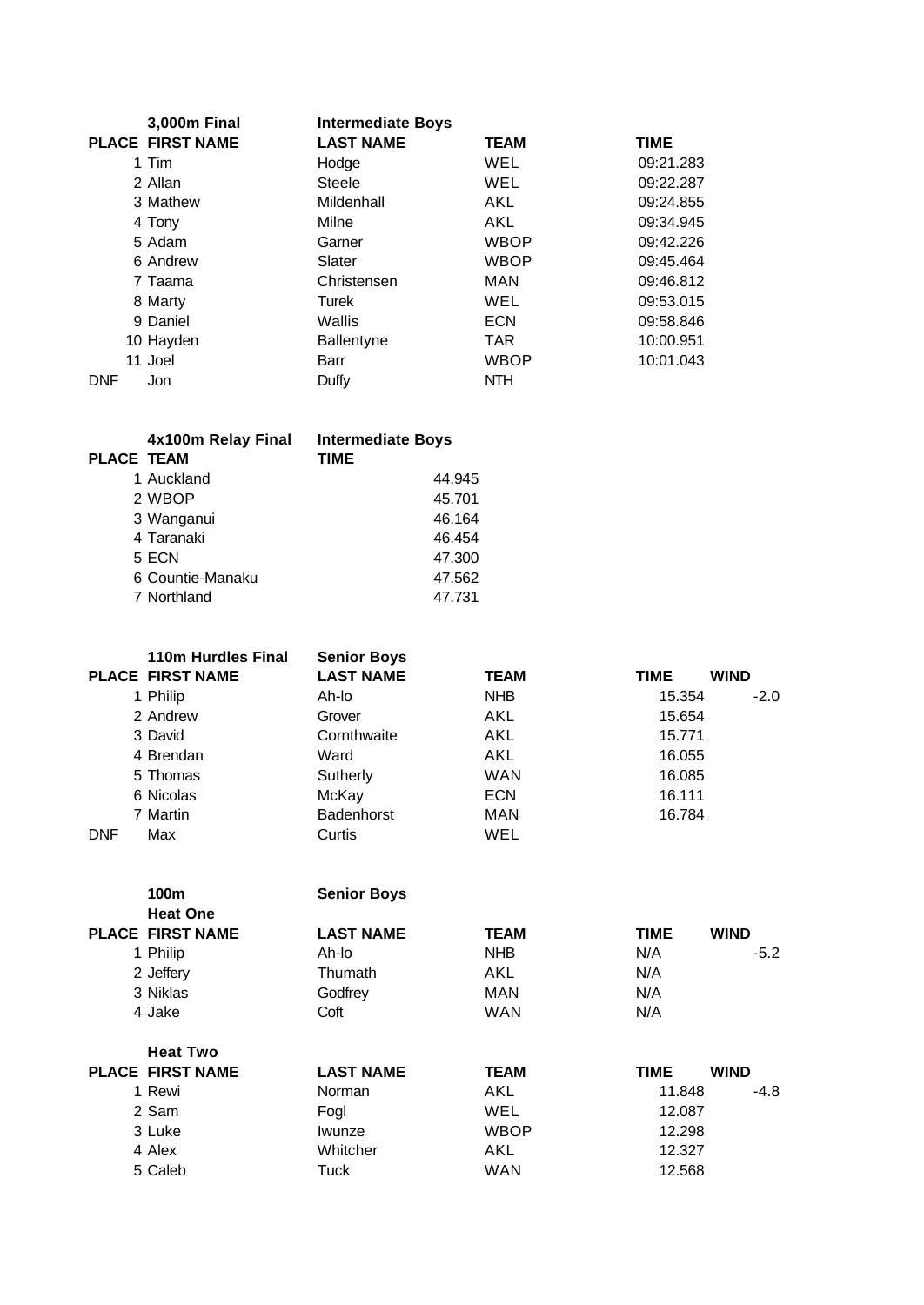| <b>Heat Three</b>                       |                    |                                                                    |             |             |
|-----------------------------------------|--------------------|--------------------------------------------------------------------|-------------|-------------|
| <b>PLACE FIRST NAME</b>                 | <b>LAST NAME</b>   | <b>TEAM</b>                                                        | <b>TIME</b> | <b>WIND</b> |
| 1 Kieren                                | <b>McKinley</b>    | <b>WBOP</b>                                                        | 12.083      | $-5.7$      |
| 2 Brendon                               | Ward               | AKL                                                                | 12.107      |             |
| 3 Luke                                  | Crombie            | <b>ECN</b>                                                         | 12.133      |             |
| 4 Riley                                 | McGregor           | <b>TAR</b>                                                         | 12.686      |             |
|                                         |                    |                                                                    |             |             |
| <b>Finalists agreed to by Managers:</b> |                    | First 3 in heats 1 & 3<br>First 2 in heat 2<br>Luke Iwumze reserve |             |             |
| <b>Final</b>                            |                    |                                                                    |             |             |
| <b>PLACE FIRST NAME</b>                 | <b>LAST NAME</b>   | <b>TEAM</b>                                                        | <b>TIME</b> | <b>WIND</b> |
| 1 Philip                                | Ah-lo              | <b>NHB</b>                                                         | 11.493      | $-2.7$      |
| 2 Rewi                                  | Norman             | AKL                                                                | 11.534      |             |
| 3 Jeffery                               | Thumath            | AKL                                                                | 11.597      |             |
| 4 Kieren                                | <b>McKinley</b>    | <b>WBOP</b>                                                        | 11.679      |             |
| 5 Sam                                   | Fogl               | WEL                                                                | 11.706      |             |
| 6 Luke                                  | Crombie            | <b>ECN</b>                                                         | 11.804      |             |
| 7 Brendon                               | Ward               | <b>AKL</b>                                                         | 11.882      |             |
| 8 Niklas                                | Godfrey            | <b>MAN</b>                                                         | 11.988      |             |
|                                         |                    |                                                                    |             |             |
| 200m Final                              | <b>Senior Boys</b> |                                                                    |             |             |
| <b>PLACE FIRST NAME</b>                 | <b>LAST NAME</b>   | <b>TEAM</b>                                                        | <b>TIME</b> | <b>WIND</b> |
| 1 Luke                                  | Crombie            | <b>ECN</b>                                                         | 23.170      | $-4.1$      |
| 2 Rewi                                  | Norman             | <b>AKL</b>                                                         | 23.174      |             |
| 3 Sam                                   | Fogl               | <b>WEL</b>                                                         | 23.338      |             |
| 4 Kieren                                | <b>McKinley</b>    | <b>WBOP</b>                                                        | 23.879      |             |
| 5 Riley                                 | McGregor           | <b>TAR</b>                                                         | 24.091      |             |
| 6 Michael                               | Hayes              | <b>WBOP</b>                                                        | 24.515      |             |
| 7 Wesley                                | Samuelu            | AKL                                                                | 24.709      |             |
| 8 David                                 | Pritchard          | <b>MAN</b>                                                         | 24.891      |             |
|                                         |                    |                                                                    |             |             |
| 400m Final                              | <b>Senior Boys</b> |                                                                    |             |             |
| <b>PLACE FIRST NAME</b>                 | <b>LAST NAME</b>   | TEAM                                                               | <b>TIME</b> |             |
| 1 Cameron                               | Hayton             | <b>MAN</b>                                                         | 51.484      |             |
| 2 Thomas                                | Daly               | <b>AKL</b>                                                         | 51.923      |             |
| 3 Quentin                               | Adam               | <b>WAN</b>                                                         | 52.833      |             |
| 4 Regan                                 | Peverley           | AKL                                                                | 56.800      |             |
|                                         |                    |                                                                    |             |             |
| 800m                                    | <b>Senior Boys</b> |                                                                    |             |             |
| <b>Heat One</b>                         |                    |                                                                    |             |             |
| <b>PLACE FIRST NAME</b>                 | <b>LAST NAME</b>   | <b>TEAM</b>                                                        | <b>TIME</b> |             |
| 1 Simon                                 | <b>Bucknell</b>    | <b>AKL</b>                                                         | 02:03.739   |             |
| 2 Danny                                 | Shaw               | WEL                                                                | 02:04.135   |             |
| 3 Caleb                                 | Bottomley          | <b>WBOP</b>                                                        | 02:04.186   |             |
| 4 Jonathon                              | Caseley            | <b>MAN</b>                                                         | 02:04.550   |             |
| 5 Matthew                               | <b>Bennett</b>     | <b>TAR</b>                                                         | 02:05.495   |             |
| 6 Adam                                  | Watkins            | <b>WAN</b>                                                         | 02:07.512   |             |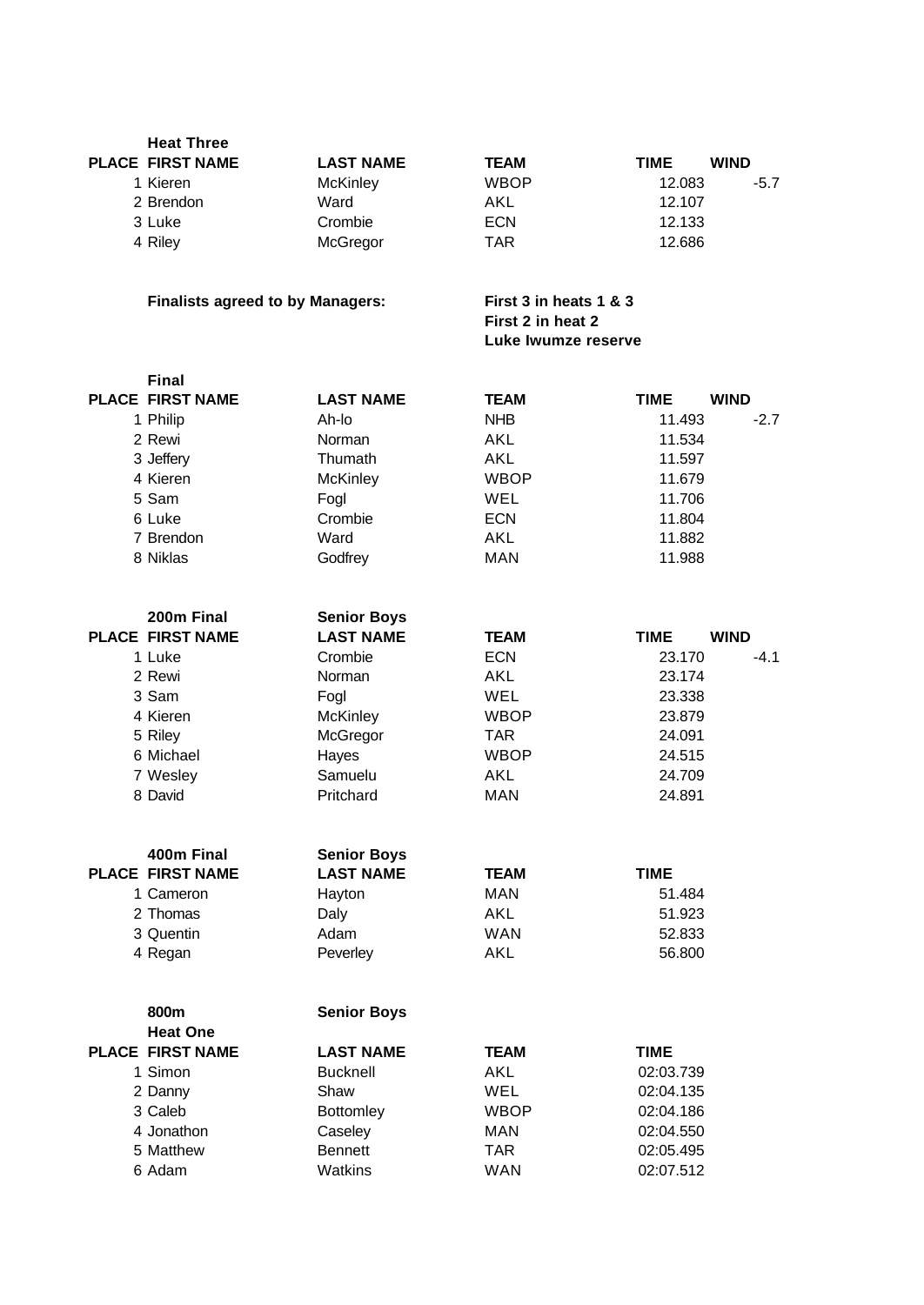| <b>Heat Two</b>         |                    |             |             |
|-------------------------|--------------------|-------------|-------------|
| <b>PLACE FIRST NAME</b> | <b>LAST NAME</b>   | <b>TEAM</b> | <b>TIME</b> |
| 1 Callum                | McConachy          | <b>MAN</b>  | 02:04.370   |
| 2 Daryll                | Roberts            | AKL         | 02:04.620   |
| 3 Simon                 | Scott              | AKL         | 02:04.703   |
| 4 lan                   | McLean             | <b>NTH</b>  | 02:05.206   |
| 5 Michael               | Kraakman           | AKL         | 02:05.674   |
| 6 James                 | <b>New</b>         | WEL         | 02:09.090   |
| 7 Rodney                | Thompson           | <b>WBOP</b> | 02:09.908   |
|                         |                    |             |             |
| <b>Final</b>            |                    |             |             |
| <b>PLACE FIRST NAME</b> | <b>LAST NAME</b>   | <b>TEAM</b> | <b>TIME</b> |
| 1 Simon                 | <b>Bucknell</b>    | <b>AKL</b>  | 01:58.902   |
| 2 Danny                 | Shaw               | WEL         | 01:59.482   |
| 3 Simon                 | Scott              | AKL         | 01:59.885   |
| 4 Jonathon              | Caseley            | <b>MAN</b>  | 02:01.547   |
| 5 Caleb                 | <b>Bottomley</b>   | <b>WBOP</b> | 02:02.589   |
| 6 Callum                | McConachy          | <b>MAN</b>  | 02:06.365   |
| 7 lan                   | McLean             | <b>NTH</b>  | 02:06.666   |
| 8 Daryll                | Roberts            | AKL         | 02:09.019   |
|                         |                    |             |             |
| 1500m Final             | <b>Senior Boys</b> |             |             |
| <b>PLACE FIRST NAME</b> | <b>LAST NAME</b>   | <b>TEAM</b> | <b>TIME</b> |
| 1 Edwin                 | Henshaw            | <b>NHB</b>  | 04:05.446   |
| 2 Daniel                | O'Connell          | <b>WBOP</b> | 04:06.237   |
| 3 Danny                 | Shaw               | WEL         | 04:06.244   |
| 4 Ahmed                 | Salad              | <b>WBOP</b> | 04:09.470   |
| 5 Cameron               | <b>Bennetts</b>    | AKL         | 04:10.188   |
| 6 Simon                 | <b>Bucknell</b>    | <b>AKL</b>  | 04:12.045   |
| 7 Simon                 | Richardson         | <b>MAN</b>  | 04:12.379   |
| 8 Samuel                | Dobson             | <b>NHB</b>  | 04:13.717   |
| 9 Jonathan              | Caseley            | <b>WAN</b>  | 04:15.046   |
| 10 lan                  | McLean             | <b>NTH</b>  | 04:15.112   |
| 11 Simon                | Scott              | <b>AKL</b>  | 04:16.248   |
| 12 Abdulahi             | Guled              | WEL         | 04:16.763   |
| 13 Michael              | Kraakman           | <b>AKL</b>  | 04:23.061   |
| 14 James                | <b>New</b>         | <b>WEL</b>  | 04:32.179   |
|                         |                    |             |             |
|                         |                    |             |             |
| 3,000m Final            | <b>Senior Boys</b> |             |             |
| <b>PLACE FIRST NAME</b> | <b>LAST NAME</b>   | <b>TEAM</b> | <b>TIME</b> |
| 1 Edwin                 | Henshaw            | <b>NHB</b>  | 08:53.482   |
| 2 Shafat                | Salad              | <b>WBOP</b> | 08:53.933   |
| 3 Ahmed                 | Salad              | <b>WBOP</b> | 09:06.497   |
| 4 Andrew                | Haigh              | <b>AKL</b>  | 09:11.429   |
| 5 Samuel                | Dobson             | <b>NHB</b>  | 09:15.051   |
| 6 Abdulahi              | Guled              | WEL         | 09:17.649   |
| 7 Simon                 | Richardson         | <b>MAN</b>  | 09:24.382   |
| 8 Lance                 | Downey             | <b>WBOP</b> | 09:28.264   |
| 9 Tim                   | MacIntosh          | <b>AKL</b>  | 09:35.532   |
| 10 Zebedee              | Stone              | <b>AKL</b>  | 09:36.415   |
| 11 Mark                 | Hurdle             | WEL         | 10:04.773   |